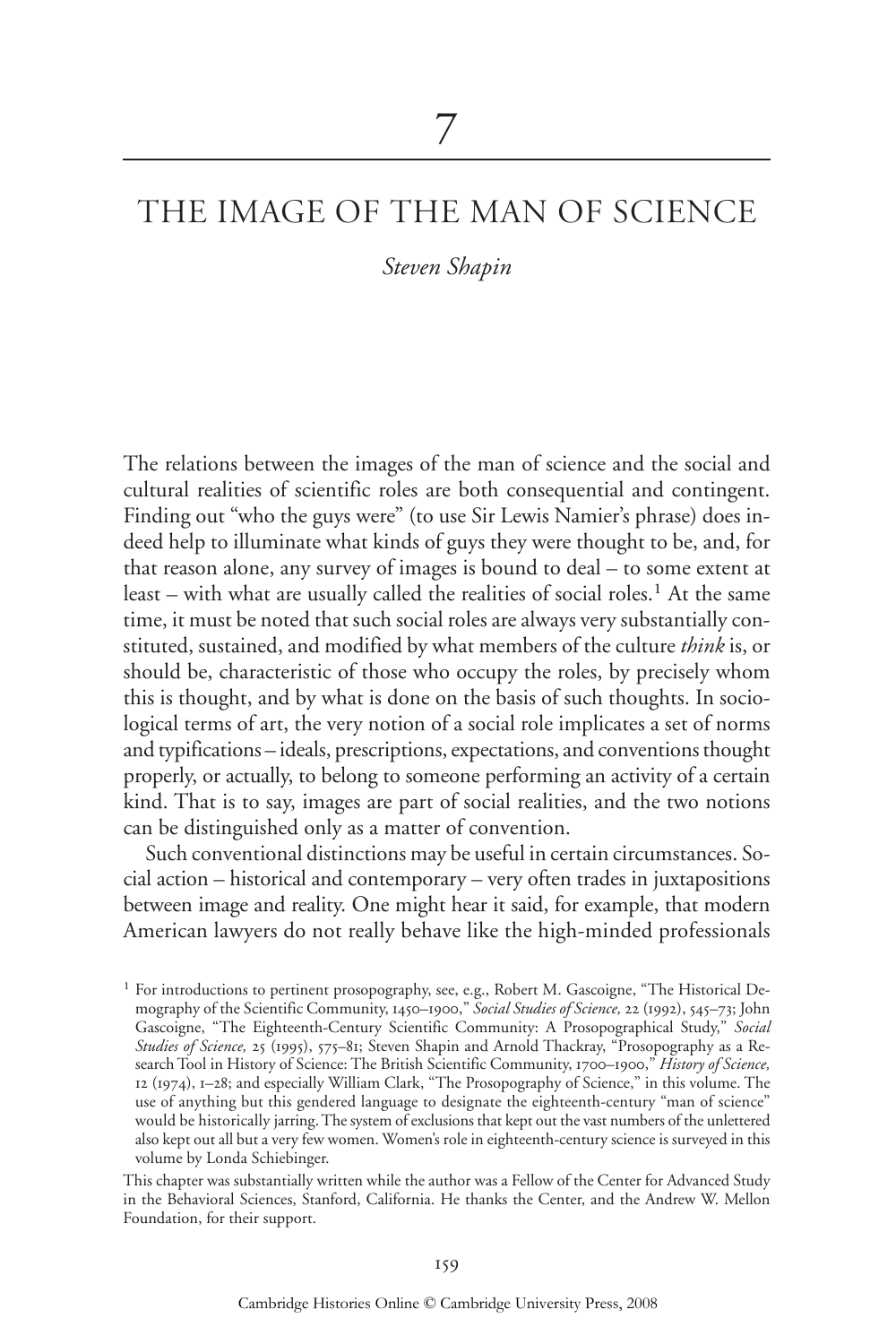portrayed in official propaganda, and statements distinguishing image and reality in this way thus present themselves as real to those who wish to understand contemporary American society. But such a disjunction constitutes a new image to be contrasted with the old, perhaps one portraying lawyers to be as venal as car salespeople, and those who deal with lawyers on that basis help to constitute new social realities. Nor – for historians or sociologists – is there some methodological sin that is inherently attached to asking, for example, whether eighteenth-century men of science – individually or collectively – "really" possessed the range of virtues, vices, or capacities widely attributed to them, just so long as we appreciate that any social role is constituted through *some* set of beliefs about what its members are like and should be like.

So it is not proper – either in historical or in sociological practice – to speak of social roles without what might be termed their "characterology." What typifications attached to the person of the eighteenth-century man of science? What virtues, vices, dispositions, and capacities was such a person thought to possess, and in what combinations? What relationships were there between the socially recognized characters of the man of science and those attached to other social roles? What variation was there in the characterology of the man of science? Was there one settled image of the man of science, or were there several, possibly conflicting characterizations, attached to different versions of his identity – the mathematician, the philosopher, the ornithologist, and so on – or expressing different sensibilities toward what these people were like *tout court?*<sup>2</sup> Qualified in these ways, characterology can be used as a pertinent organizing principle for a survey of images of the man of science in the eighteenth century.

Yet before that characterology can even be presented, a possible preconception about eighteenth-century social roles should be confronted and dismissed. At neither end of the eighteenth century did the role of the "man of science" exist as a coherent and distinctive social kind. In the late seventeenth century the pursuit of natural knowledge took place within a wide variety of existing social roles. The typifications and expectations bearing on those who happened to pursue different sorts of natural knowledge within those roles were not those of the professional scientist – that social kind did not, of course,

 $2$  Although characterology dates back to antiquity – in the work of Theophrastus – the delineation of "characters" has the advantage of being a revived early modern usage as well. A number of sixteenth-, seventeenth-, and early eighteenth-century men of letters compiled the "characters" of, for example, "the philosopher," "the mathematician," "the School-man," "the scholar," "the courtier," etc., as well as the more traditional allegorical embodiment of the virtues and vices; see, e.g., Joseph Hall, *Characters of Vertues and Vices* (London, ); Samuel Butler, *Characters and Passages from Note-Books,* ed. A. R. Waller (Cambridge University Press, 1908); John Earle, *Micro-cosmographie, or, A Piece of the World Characteriz'd in Essays and Characters* (London, ); Jean de la Bruyère, *Characters,* trans. Henri Van Laun (London: Oxford University Press, 1963; orig. publ. 1690). And for practical uses of characterology in eighteenth-century social relations, see, e.g., Philip Dormer Stanhope, Earl of Chesterfield, *Letters to His Son*, ed. Oliver H. Leigh, 2 vols. (New York: Tudor Publishing, n.d.; orig. publ. 1774), vol. 1, pp. 105-6, 387; vol. 2, p. 16.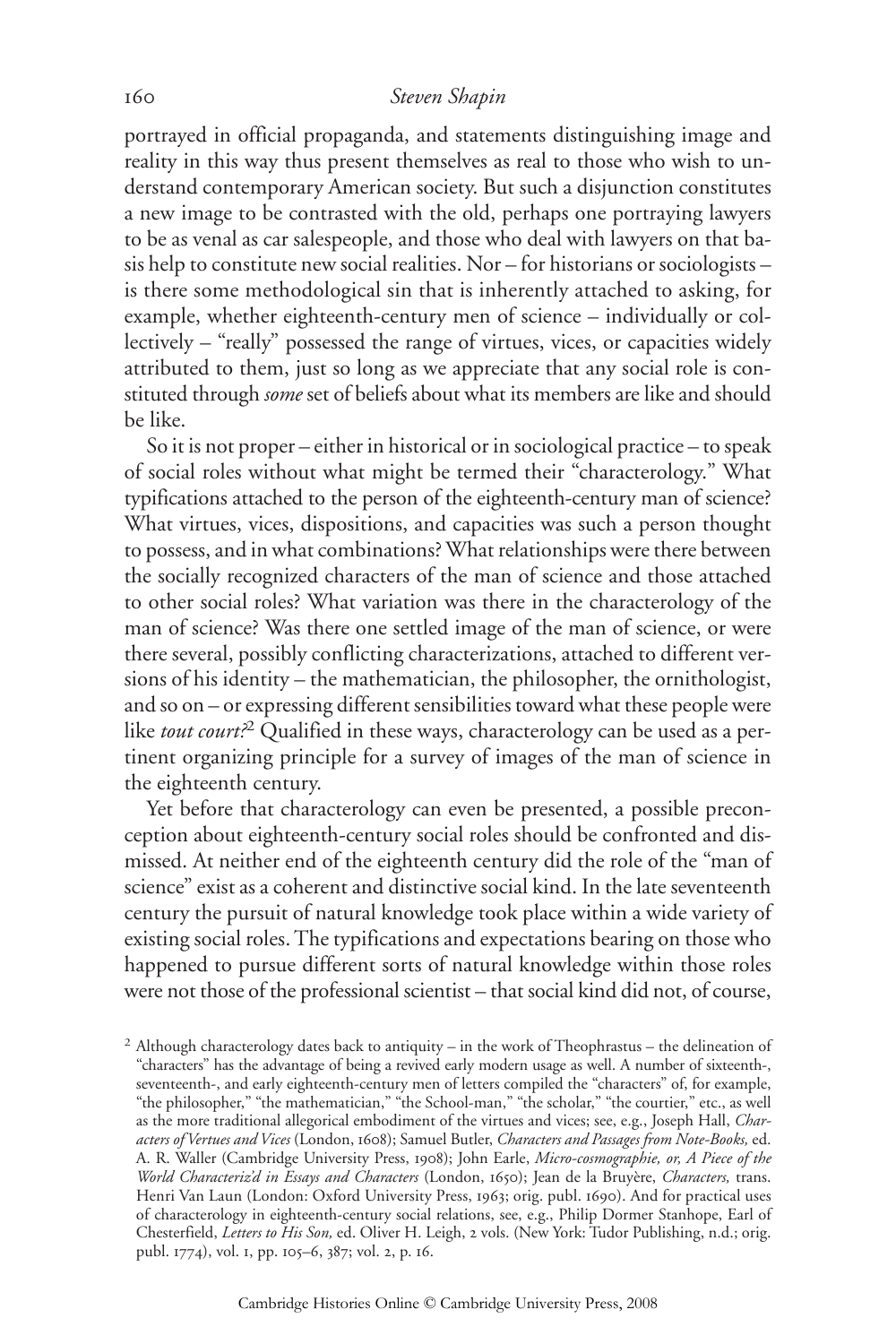exist – but rather were predominantly those of what might be called the host social role. The roles of the university professor, the physician or surgeon, the gentleman, the courtier, the crown or civil servant, the cleric, and many others were each accompanied by a set of widely understood, and relatively coherent, characters, conventions, and expectations, and it was these that colored whatever pursuit of natural knowledge might happen to occur within such roles. That is to say, the images of eighteenth-century men of science – in all their variety – were very significantly shaped by appreciations of what was involved in the host roles: what sorts of people occupied such roles, with what characteristics and capacities, doing what sorts of things, and acquitting what sorts of recognized social functions, with what sorts of value attached to such functions?<sup>3</sup>

Moreover, in the eighteenth century it did not necessarily follow from an individual's being recognized as having produced natural knowledge of great scope or acknowledged quality that such an individual was clearly *identified* – by his contemporaries or even by himself – with a distinct intellectual role, still less with the role of the man of science. In the middle of the seventeenth century Blaise Pascal gave up natural philosophy and mathematics for a higher religious calling, as did the Dutch entomologist Jan Swammerdam some years later. At the turn of the century Isaac Newton, having exchanged his mathematical professorship for the administration of the Royal Mint, insisted that correspondents recognize he was not "*trifling* away" his time "about Mathematical things" when he "should be about ye Kings business."<sup>4</sup> Nor, despite Gottfried Wilhelm Leibniz's European reputation as mathematician and philosopher, did this count for much with his Hanoverian employers, who demanded, at the end of his life, that he devote himself wholly to completing a politically useful dynastic history. In America, Benjamin Franklin achieved international celebrity as inventor of the lightning rod and, to a lesser extent, as a theorist of electricity, but, so far as his local culture was concerned, he was identified primarily as a printer, a businessman, a diplomat, and a statesman. To *do* science – as current sensibilities recognize it – was not necessarily the same thing as to *be* a man of science, to occupy that social role. What historians recognize as crucially important scientific research might be, in contemporary terms, only a moment or an element – among others – in a life fundamentally shaped by other concerns and lived out within other identities. This is just another way of noting the disjunction between activities,

<sup>&</sup>lt;sup>3</sup> The methodological framework for this way of conceptualizing the social role of the man of science is sketched in Steven Shapin, "The Man of Science in the Early Modern Period," in Lorraine Daston and Katharine Park (eds.), *The Cambridge History of Science*, vol. 3: *Early Modern Science* (Cambridge University Press, forthcoming), which can be treated as preface to the present chapter. See also Roy Porter, "Gentlemen and Geology: The Emergence of a Scientific Career, 1660–1920," The Historical *Journal,* (), –, at –. <sup>4</sup> Isaac Newton to John Flamsteed, January /, in Newton, *The Correspondence of Isaac Newton,*

eds. H. W. Turnbull, J. D. Scott, A. R. Hall, and Laura Tilling, 7 vols. (Cambridge University Press, 1959-77), vol. 4, p. 296.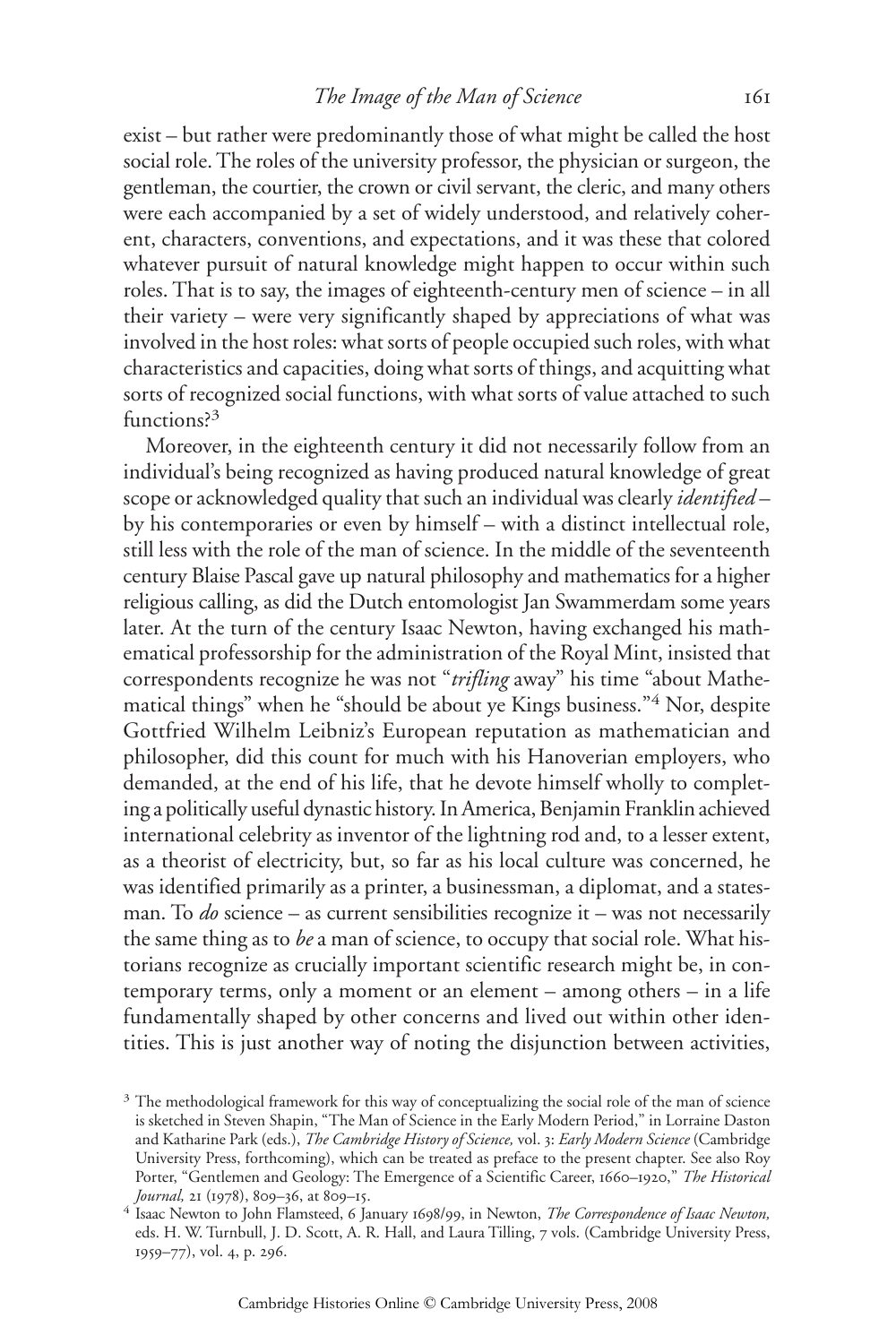identities, and roles that was characteristic of virtually all scientific activity until the professionalized arrangements of the twentieth century.<sup>5</sup> The cultural character of scientific work, and of scientific workers, was taken substantially from practitioners' identification with established host roles.

This state of affairs obtained at both ends of the eighteenth century, and it persisted into much of the nineteenth. Yet a series of subtle and consequential changes was being effected from about the 1680s to about the 1820s changes that were partly shifts in concrete social realities and partly shifts in social aspirations and in cultural images of what it was to do science. It was these changes that by the 1830s inspired systematic and public agitation for the professionalization of science and that allowed such agitation to be regarded as meaningful, if not as wholly and effectively persuasive. Those changes were more closely associated with some characters of the man of science than with others, and I shall be using the notion of characters to indicate both those structures and images that were conserved across our period and those that experienced the sorts of changes whose social and cultural significance became most clear in nineteenth-century professionalizing movements. The characters I shall treat in this survey are the Godly Naturalist, the Moral Philosopher, and the Polite Philosopher. By way of conclusion, I shall make some briefer remarks about the developing eighteenth-century character of the Civic Expert.<sup>6</sup>

## THE GODLY NATURALIST

The roles of the pious naturalist and, more specifically, of the parsonnaturalist, were thickly populated and culturally understood throughout the period, especially, but not exclusively, in Protestant culture. The Renaissance argument that God had written two books by which His existence, attributes, and intentions might be known – Scripture and the Book of Nature – continued in currency in the developing culture of "natural theology." Sentiments that inspired parson-naturalists, and even parson-experimentalists, at the time of the Glorious Revolution were still vigorous at the time of the French Revolution. The "argument from design" (inferring God's existence,

<sup>5</sup> The point being made here is not at all the same as the traditional distinction between "professionalism" and "amateurism," if the latter is taken to indicate a less than wholehearted or serious commitment to science. At issue here are not distinctions in seriousness or quality but rather differences in personal and cultural identities and their contemporary cultural consequences. See Porter, "Gen-

 $6$  Although this set of characters emerges "naturally" from recognized eighteenth-century cultural discourse, it necessarily reflects both a late twentieth-century historian's selective criteria of significance and the pragmatic constraints of such a survey. Were there space enough, other characters would merit extended discussion, e.g., those associated with medical practice and with the popularization of science. And, almost needless to say, a given individual might be described through the repertoires of more than one recognized character. Indeed, for such celebrated individuals as Newton, there was typically a cultural contest over which character best described him, what kind of person he *was.*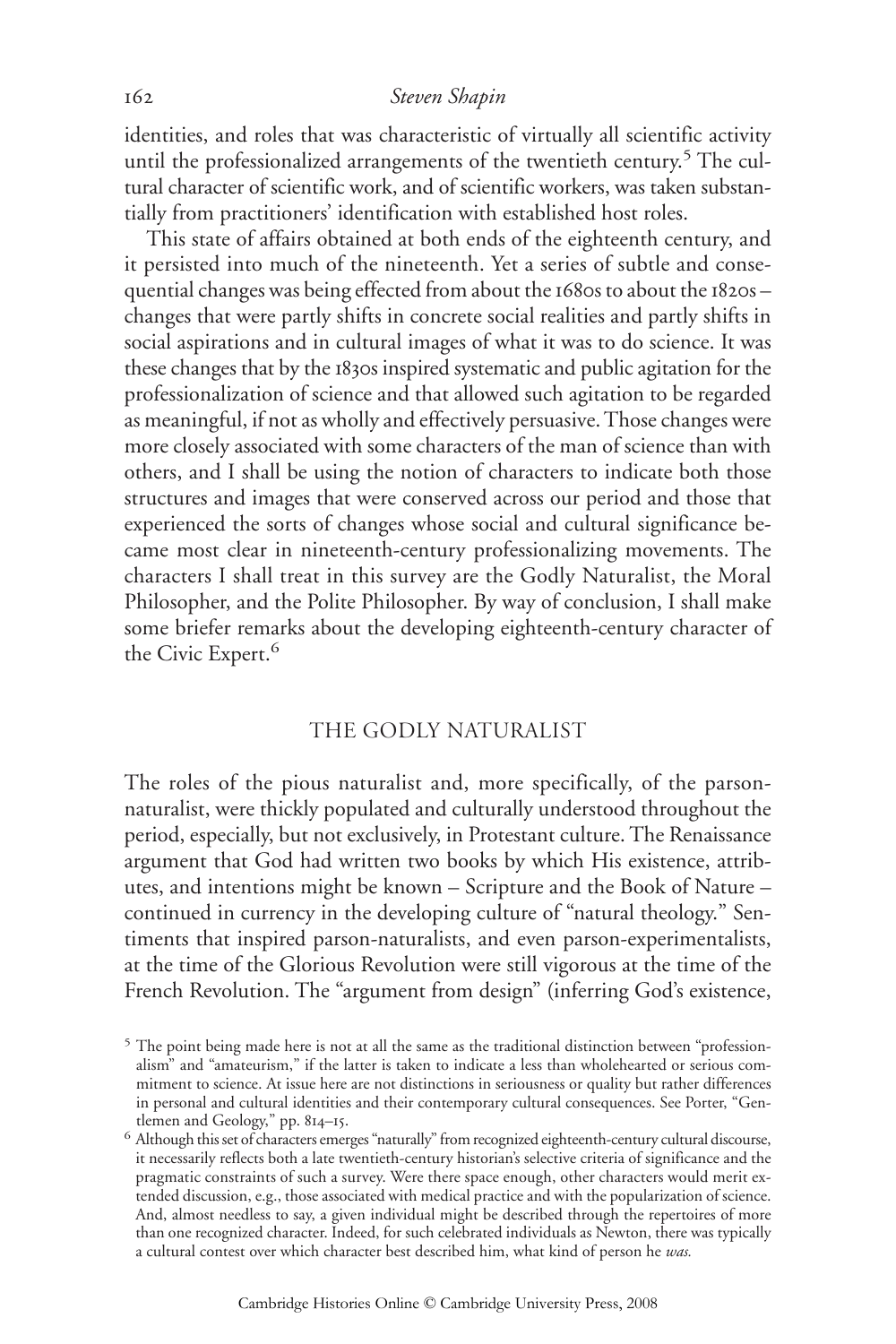wisdom, benevolence, and power from the evidence of contrivance in organic and material nature) seemed overwhelmingly persuasive to such English clerics as the Reverend John Ray in the 1690s, the Reverend Stephen Hales in the 1720s, the Reverend Gilbert White of Selborne in the 1780s, and the Reverend William Paley in the 1800s, and to such French divines as the Abbé Noel Antoine Pluche, whose *Spectacle de la nature* was an international bestseller from the 1730s. And even though many parishioners undoubtedly found the spectacle of a bird-watching and bug-hunting vicar mildly amusing – the Scottish parishioners of the natural historian John Walker called him "the mad minister from Moffat" – valued natural-theological sensibilities were available to offset any appearance of culpable oddness in such pursuits. The naturalistparson belonged to the century's inventory of recognized characters, and the scientific portion of his activities was understood to flow from some version of what it was to *be* a minister. And, in the parson's self-understanding, doing science might not be a mere avocation; it might be counted as a legitimate and important part of his priestly vocation. The parson-naturalist's scientific inquiries were surrounded by the aura shed by his priestly role.<sup>7</sup>

Nor were natural theological justifications and motives confined to men of the cloth. They were widely available to explain what sort of thing one was doing when one was doing science, what kind of person one was, what place and value science had in the overall culture, and what role in the social system was supposed to be occupied by those engaged in the pursuit of natural knowledge. So whatever was understood about the virtues and capacities of the priest was available to understand those godly investigators who were called "priests of nature."<sup>8</sup> These justifications and appreciations were a ubiquitous feature of eighteenth-century culture, again especially in Britain, and they might be importantly expressed by the occupants of a great range of roles: the university professor, the academician, the medical man, the gentleman, the instrument-maker, and the popular lecturer, writer, and showman, as well as by those whose roles were contained within formal religious institutions.

The aura of holiness that "naturally" surrounded the priest might also be discerned around a range of ostensibly secular practitioners. In the Netherlands the draper-microscopist Antoni van Leeuwenhoek saw the wisdom of God in the architecture of even the tiniest of his creatures. In America, the Quaker botanist John Bartram announced that it was through the "telescope" of nature that "God in his glory" could be seen. In Sweden Carl Linnaeus was described as "a second Adam," giving species their proper names and conceiving

<sup>7</sup> For a survey of forms of natural theology through this period and beyond, see John Hedley Brooke, Science and Religion: Some Historical Perspectives (Cambridge University Press, 1991), especially chaps. 4-6; and, for aspects of the British case, see John Gascoigne, "From Bentley to the Victorians: The Rise and Fall of British Newtonian Natural Theology," Science in Context, 2 (1988), 219–56.

<sup>&</sup>lt;sup>8</sup> For this usage in the later seventeenth century, see Harold Fisch, "The Scientist as Priest: A Note on Robert Boyle's Natural Theology," *Isis, 44 (1953), 252*-65, and Simon Schaffer, "Godly Men and Mechanical Philosophers: Souls and Spirits in Restoration Natural Philosophy," Science in Context, 1 (1987),  $55 - 85.$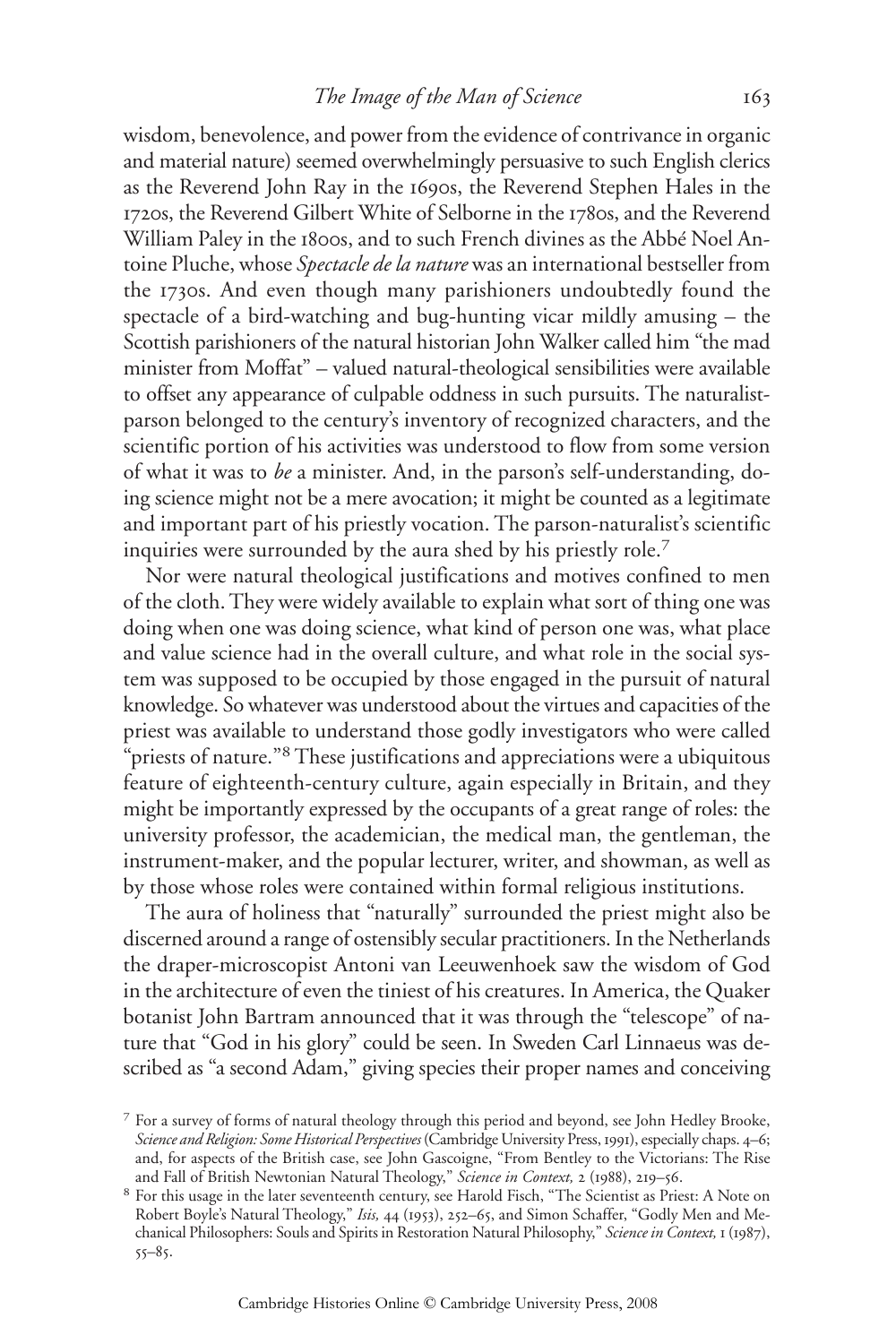of his binomial nomenclature as a "psalter for divine worship": "Man is made for the purpose of studying the Creator's works that he may observe in them the evident marks of divine wisdom." In Germany Leibniz reckoned that there was great religious utility in science, on the condition that natural inquiry was informed by a proper "intellectualist" theology, showing that God's wisdom had created the "best of all possible worlds."9 In England, the Unitarian chemist Joseph Priestley wrote, "A Philosopher ought to be something greater, and better than another man." If the man of science was not already virtuous, then the "contemplation of the works of God should give a sublimity to his virtue, should expand his benevolence, extinguish every thing mean, base, and selfish in [his] nature."<sup>10</sup>

The culture of natural theology was not uniformly institutionalized and honored. It was never as influential in Catholic as in Protestant cultures. And during the course of the eighteenth century it took notable knocks: in Scotland from David Hume; in Germany from Immanuel Kant; and in France from the *philosophes* and *Encyclopédistes.* Yet wherever the writ of natural theology ran, its sensibilities supported a character of the man of science as godly and the doing of science as the acquittal of religious goals.

### THE MORAL PHILOSOPHER

A natural order bearing the sure evidence of divine creation and superintendence was understood to uplift those who dedicated themselves to its study. Godly subject matter made for godly scholars. This was the major way in which the culture of natural theology sustained an image of the man of science as virtuous beyond the normal run of scholars. But eighteenth-century cultures that were not powerfully marked by natural theology also produced pictures of the man of science as specially or uniquely virtuous. The cultural resources for constructing those images and rendering them credible linked the eighteenth century to antiquity as well as to the immediate past.

The eloges presented in commemoration of recently deceased members of the Paris Academy of Sciences offer the eighteenth century's most highly developed and influential portraits of the virtuous man of science. Although a

<sup>9</sup> For the religious sensibilities of Swammerdam, Leeuwenhoek, and other Dutch microscopists of the late seventeenth and early eighteenth centuries, see Edward G. Ruestow, *The Microscope in the Dutch Republic: The Shaping of Discovery* (Cambridge University Press, 1996), especially pp. 116–20, 137–45, –, –; for Bartram and Quaker strands of natural theology, see Thomas P. Slaughter, *The Natures of John and William Bartram* (New York: Alfred A. Knopf, 1996), especially chap. 3 (quoting pp. 62-3); for Linnaeus and Leibniz, see remarks in Brooke, *Science and Religion*, pp. 160-3, 197, – (quoting pp. , , ); Lisbet Koerner, *Linnaeus: Nature and Nation* (Cambridge, MA: Harvard University Press, 1999); and Sten Lindroth, "The Two Faces of Linnaeus," in Tore Frängsmyr (ed.), *Linnaeus: The Man and His Work* (Canton, MA: Science History Publications, ;

orig. publ. 1983), pp. 1–62, especially pp. 11–16.<br><sup>10</sup> Joseph Priestley, *The History and Present State of Electricity*, 2 vols., 3rd ed. (London, 1775), vol. 1, p. xxiii.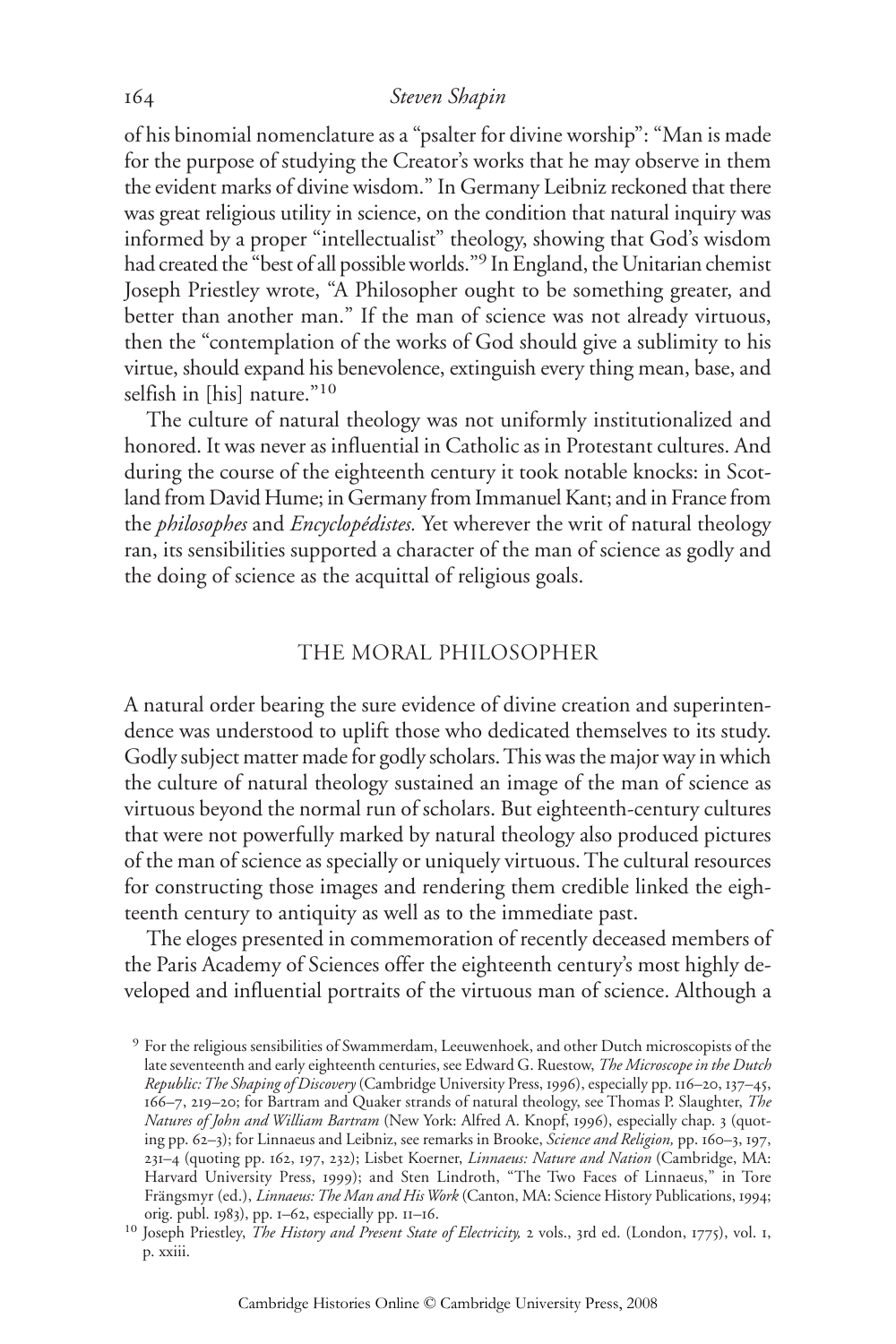natural-theological idiom was not strong in that setting, other resources were available to display the superior virtue of the man of science. Many of the more than two hundred eloges composed by Bernard le Bovier de Fontenelle (and his successors Jean-Jacques Dortous de Mairan, Jean-Paul Grandjean de Fouchy, and the Marquis de Condorcet) from 1699 to 1791 drew upon Stoic and Plutarchan tropes to establish both the special moral qualities possessed by those drawn to science and the additional virtues that a life dedicated to scientific truth encouraged in its devotees.<sup>11</sup>

Like many of Plutarch's Greek and Roman heroes, Fontenelle's eighteenthcentury men of science were described as embodiments of Stoic fortitude and self-denial. The life of science held out few prospects of material reward and little hope for fame, honor, and the applause of the polite and political worlds. The dedication to truth that drew men to such a life was made manifest by neglect of self and of material self-interest, and by a disregard for public favor and approval. Such power as men of science came to possess was not vaingloriously sought but rather was thrust upon them by patrons who often wanted the material goods understood to flow from scientific knowledge. Moreover, even in the absence of a pronounced natural-theological idiom, it was repeatedly said that the life spent in pursuit of natural knowledge tended to make men humble, serious, simple, and sincere. The immensity, grandeur, and sublimity of nature made modest those who studied it, as did the awareness of the little that was securely known about nature as compared with the vastness of what remained to be known. Sincerity, candor, tranquility, and contentment were naturally instilled in men who lived for the love of nature's truth.<sup>12</sup>

By the 1770s these sentiments were supplemented by Condorcet's Renaissance-humanist preferences for a life of action and civic benevolence. The man of science, in Condorcet's picture, had the capacity to benefit the public realm both materially and spiritually. Condorcet's eloge of Benjamin Franklin accordingly celebrated both Franklin's technological ingenuity and the political reformism that was reckoned to flow from the very nature of modern scientific inquiry. Science would at once produce technological change

<sup>&</sup>lt;sup>11</sup> For these éloges, see especially Charles B. Paul, Science and Immortality: The Éloges of the Paris Acad*emy of Sciences (1699–1791)* (Berkeley: University of California Press, 1980), on which the following paragraphs largely rely, and, for Georges Cuvier's éloges of the late eighteenth and early nineteenth centuries, see Dorinda Outram, "The Language of Natural Power: The Funeral *Éloges* of Georges Cuvier," History of Science, 18 (1978), 153-78. For important treatment of eighteenth- and early nineteenth-century debates over the virtue and mental capacities of Isaac Newton, see Richard Yeo, "Genius, Method, and Morality: Images of Newton in Britain, 1760-1860," Science in Context, 2 (), –. <sup>12</sup> In Scotland, Adam Smith was greatly impressed with Fontenelle's eloges. *The Theory of Moral Sen-*

*timents* (1759) endorsed the Parisian celebration of mathematicians' and natural philosophers' "amiable simplicity of . . . manners." Their "tranquillity" and their indifference to public opinion flowed from an inner assurance that their claims were both true and important. The same could not be said of "poets and fine writers": Adam Smith, *The Theory of Moral Sentiments,* eds. D. D. Raphael and A. L. Macfie (Oxford: Clarendon Press, 1976), pp. 124-6.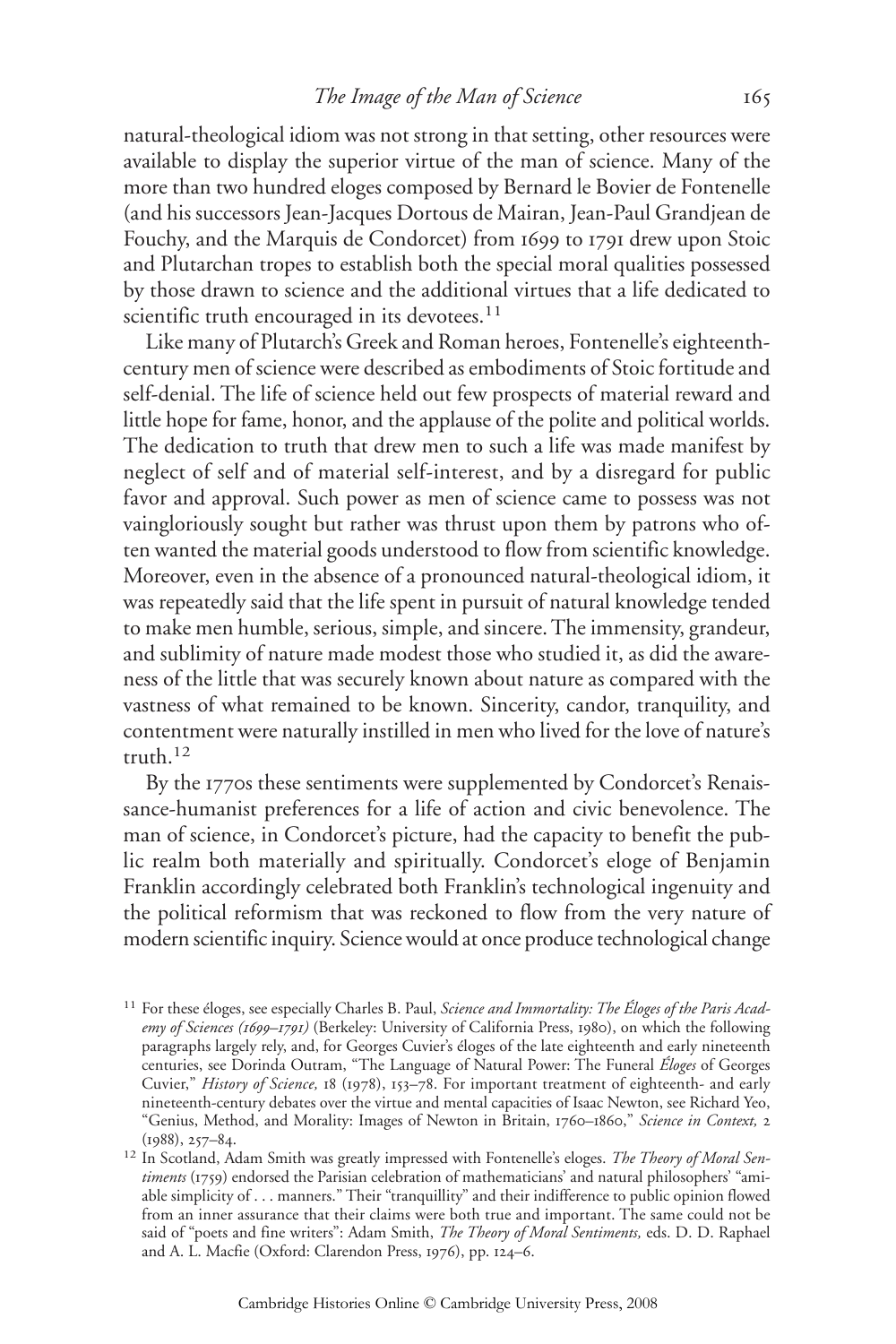and encourage those mental and moral attributes that would naturalize rational industrial society. "Forever free amidst all manners of servitude, the sciences," Condorcet wrote in the year after the storming of the Bastille, "transmit to their practitioners some of their essence of independence or either fly from countries ruled by arbitrary power or gently prepare the revolution that will eventually destroy it."<sup>13</sup>

The image of the selfless man of science, offering much to the nation and neither receiving nor expecting to receive much in return, was lent credibility by some recognized social circumstances affecting scientific work. In the eighteenth century, as in the seventeenth, a decision to pursue many forms of scientific learning might well be taken against plausible calculations of material self-interest, and often against strong parental wishes or directions. For those lacking independent means, the professions of law, religion, and medicine were understood to ensure an honest and legitimate living. Very many eighteenth-century men of science chose their calling against their fathers' encouragement toward a career at the bar or in the church; in maturity, others managed to combine scientific research with at least nominal legal, administrative, or clerical careers; and many others managed the much easier combination of science and medicine. But social respectability was only dubiously associated with the calling of the practical mathematician or engineer, and it was difficult to envisage clear remunerative and polite career prospects for the physicist, the geographer, the naturalist, or, to a lesser extent, for the astronomer.

If one were battling to rise from the lower orders – as, for example, were the electrician Stephen Gray, the chemist John Dalton, and the geologist William Smith – a career as scientific lecturer, author, or technical consultant might have both its material and its social attractions. If one possessed independent means freeing him from material concerns – as did, for example, the naturalists the Comte de Buffon, the Earl of Bute, and Sir Joseph Banks, the physicist Henry Cavendish, and the geological chemist Sir James Hall – one could afford to adopt an insouciant attitude toward remuneration, toward orthodox notions of cultural respectability, and even toward scientific authorship and the public assertion of property in intellectual goods.<sup>14</sup> But for many in middling social circumstances – from younger sons of the aristocracy to the offspring of the professional and mercantile classes – scientific

<sup>&</sup>lt;sup>13</sup> Condorcet's éloge of Franklin (read 13 November 1790), quoted in Paul, *Science and Immortality*, p. 67; see also Roger Hahn, *The Anatomy of a Scientific Institution: The Paris Academy of Sciences*, *–* (Berkeley: University of California Press, ), p. ; Keith M. Baker, *Condorcet: From Natural Philosophy to Social Mathematics* (Chicago: University of Chicago Press, 1975), especially

pp. 293–9.<br><sup>14</sup> Porter, "Gentlemen and Geology," p. 815, incisively notes "the lack of pressure to publish" bearing on gentlemen-geologists in the eighteenth century. Indeed, gentlemen-amateurs often worried about the gentility of "appearing in the character of an author." See also David P. Miller, "'My Favourite Studdys': Lord Bute as Naturalist," in Karl W. Schweizer (ed.), *Lord Bute: Essays in Reinterpretation* (Leicester: Leicester University Press, 1988), pp. 213-39, at pp. 215, 218.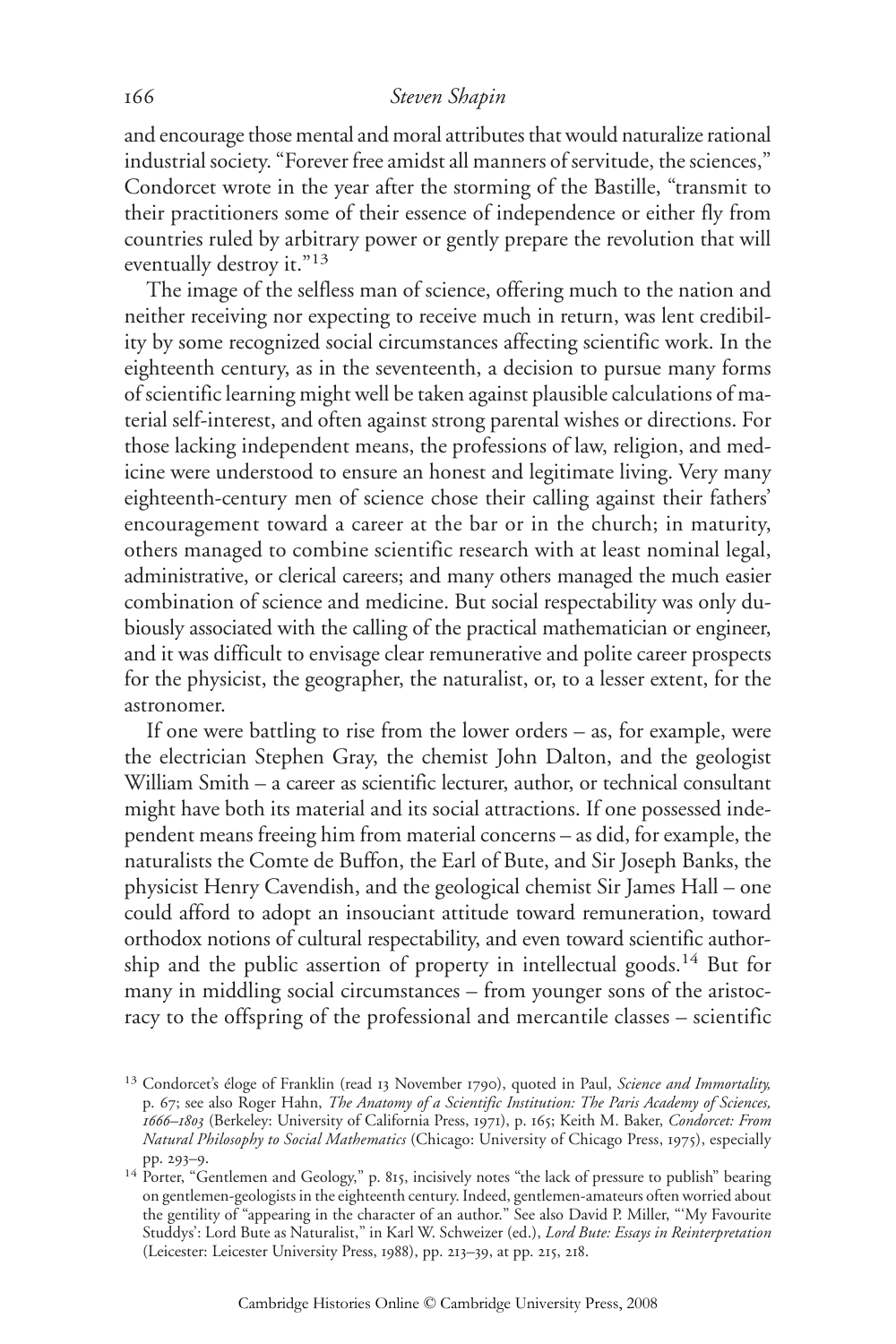inquiry would have to be combined with an adequately remunerated professional or public life. There were many such possible hybrid forms of life in the eighteenth century beyond those attached to the universities and the learned professions: Antoine Laurent Lavoisier famously served as a "taxfarmer"; Leibniz and Johann Wolfgang von Goethe were government officials; Charles Augustin Coulomb worked as a military and civil engineer; and the young Alexander von Humboldt was both a diplomat and a supervisor of mining. For those of intermediate social standing a decision to devote oneself solely or mainly to scientific scholarship might be understood – against this background – as testimony to a particularly selfless and wholehearted kind of dedication. Fontenelle's eloge of the mathematician Michel Rolle notably asserted that "there is between science and wealth an old and irreconcilable distinction," and Condorcet's eloge of another mathematician, Etienne Bézout, explained why his family opposed the young man's scientific vocation: "A father . . . knows that education and enlightenment lead neither to honour nor to fortune." What could account for a commitment to science other than a genuine vocation?15

#### THE POLITE PHILOSOPHER OF NATURE

The same images of vocation, dedication, and detachment that testified to the virtue of the eighteenth-century man of science also constituted a potential handicap to his unconditional membership in polite society and to that society's approval of his activities. Since antiquity, the line between virtuous, holy, or learned disengagement from the conventions of everyday society, on the one hand, and culpable incivility, on the other, had always been subject to contest and conflict. Did the philosopher or learned man fall under the compass of civil and polite society, or did he play by different rules – rules that excused him from obeying society's obligations and expectations? Should the philosophical "citizen of the world" be exempted – wholly or partly – from the responsibilities of mundane citizenship?<sup>16</sup>

Such an exemption created a special cultural space in which the learned

<sup>&</sup>lt;sup>15</sup> Quoted in Roger Hahn, "Scientific Careers in Eighteenth-Century France," in Maurice Crosland (ed.), *The Emergence of Science in Western Europe* (London: Macmillan, 1975), pp. 127-38, on pp. 131-2. Hahn importantly points out (ibid., p. 131) that even in the highly "professionalized" eighteenthcentury French setting – where state support of science was at a far higher level than it was in Britain or even Germany – *very* few members of the Paris Academy of Sciences could expect to make a living solely from their state stipends or pensions: "A serious gap existed between what historians refer to proudly as funded government sponsorship of French science, and the life of the individual scientist." For treatment of these issues in the French context, see also Paul, *Science and Immortality*, pp. 69-85, and Maurice Crosland, "The Development of a Professional Career in Science in France," in Crosland (ed.), *The Emergence of Science in Western Europe*, pp. 139–59 (for changes and continuities on either

side of the Revolution). 16 These questions are discussed in Steven Shapin, "'The Mind Is Its Own Place': Science and Solitude in Seventeenth-Century England," Science in Context, 4 (1991), 191-218.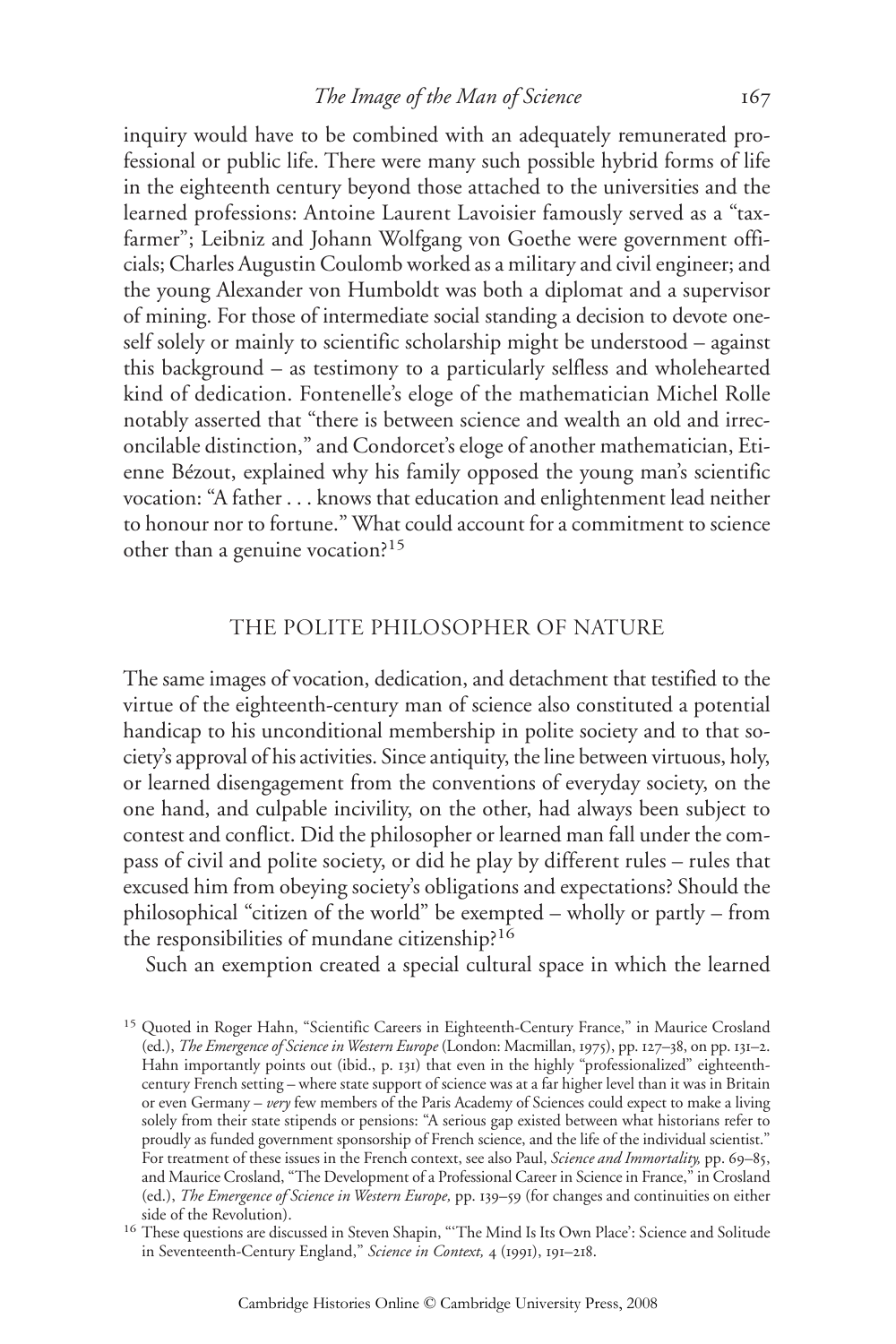man could be recognized and valued, but at the same time it posed a problem for the relations between scholarly society and its civil, gentle, court, or mercantile counterparts. These possibilities and problems were not peculiar to the man of science – in general form they also applied to the logician, rhetorician, and theologian, and to philosophers not primarily concerned with the natural order – although the predicament of the man of science was subject to some special tensions during the course of the Scientific Revolution and Enlightenment.

Seventeenth-century "modern" critics of Scholastic knowledge insisted on its barrenness just as they condemned Scholastic society for its incivility. Criticisms of knowledge and of social forms were strongly linked: the schoolmen's wrangling was said to be so ferocious because – as the current quip has it – so little was at stake. If their inquiries had solid intellectual substance on which to feed, and if the veracity of their claims could be made manifest, then wrangling would truly come to an end. Such moderns as Bacon, Descartes, Hobbes, and Boyle proposed to remedy wrangling through both conceptual and methodological reform. Mechanical metaphors and micro-mechanical explanations might link the natural to the artificial and the natural philosopher to the world of mechanical artifice, thus subjecting intellectual abstraction to the discipline of the concrete and the intelligibly contrived. Correct method would discipline philosophical process and judgment by eliminating or mitigating the role of subjectivities, passions, interests, and cultural conventions. The result would be a new natural philosophy whose products were socially useful and whose practitioners were suitable for membership in civil society. Empirical and experimental methods – favored by the English – would replace Aristotelian "learned gibberish" and dogmatic arrogance with work, fact, and lowered norms of natural-philosophical certainty. Rational methods – preferred by the French – would bind dissension in iron chains of logic, and they were advertised as no less capable of producing useful outcomes. A new utility would rightly attract the esteem of the state and of civil society; a new civility would make the practitioners of natural knowledge fit for the drawing room and the salon.

Such were the claims made by and on behalf of the practitioners of reformed science in the late seventeenth and early eighteenth centuries. Tracing the credibility and consequences of these claims through the eighteenth century is, however, no simple matter. To some extent, natural knowledge had always had a place in courtly and commercial society, and it continued to enjoy that place through the eighteenth century. Wonder, weapons, gadgets, glory, and natural legitimations had long been social desiderata, and these goods might be supplied at least as visibly and efficiently by eighteenth-century scientific practitioners as by their predecessors. Seventeenth-century wondermongers such as Athanasius Kircher and keepers of curious cabinets such as Ulisse Aldrovandi had their eighteenth-century counterparts in such itinerant scientific demonstrators and electrical showmen as Benjamin Martin, Pierre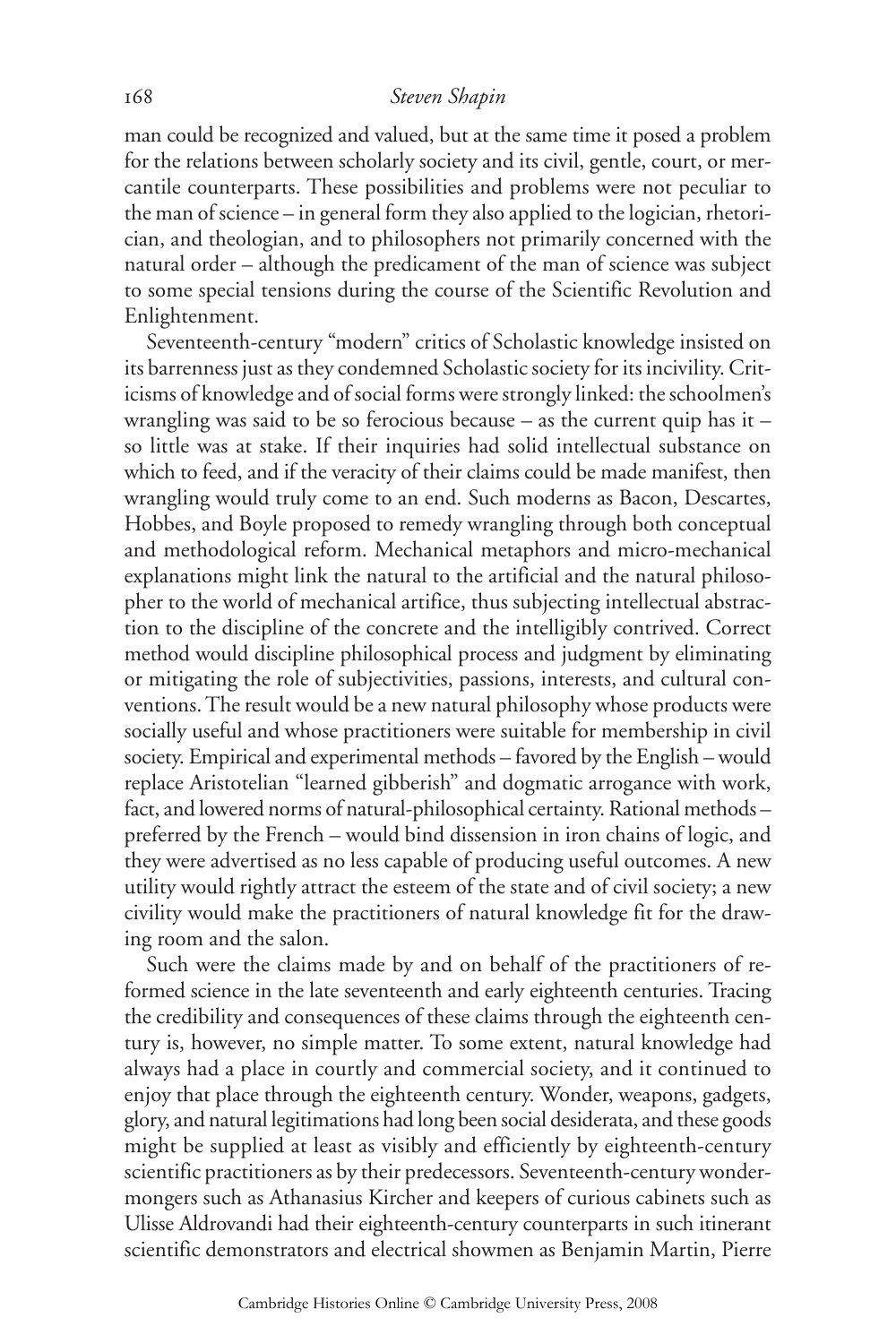Polinière, and the Abbé Jean Antoine Nollet, just as Franz Anton Mesmer's spectacular late-eighteenth-century presentation of self was similar to that of the Renaissance theatrical therapist Paracelsus.17

Galileo established his practical value to the early seventeenth-century Florentine court with the military compass and the telescope, and his symbolic value through the discovery and naming of the "Medicean stars."<sup>18</sup> To centralizing and imperialist nation-states, his eighteenth-century successors promised – and in many cases delivered – an expanded range of aids to power and glory: cosmological legitimation (as before) but also solutions to the problem of longitude; reliable maps of new colonies; primary surveys of domestic and colonial flora and fauna and techniques for transplanting them around the world; improved agricultural, chemical, ceramic, mining, and metallurgical techniques; better ships, better guns, healthier seamen; and even perpetual motion machines.<sup>19</sup>

<sup>17</sup> For Kircher and Aldrovandi, see Paula Findlen, *Possessing Nature: Museums, Collecting, and Scientific* Culture in Early Modern Italy (Berkeley: University of California Press, 1994); see also Krzystof Pomian, *Collectors and Curiosities: Paris and Venice*, 1500-1800 (Cambridge: Polity Press, 1990), for contests over the legitimacy of curiosity. For eighteenth-century electricians and natural philosophical showmen, see, e.g., J. L. Heilbron, *Electricity in the th and th Centuries: A Study of Early Modern* Physics (Berkeley: University of California Press, 1979); Simon Schaffer, "Natural Philosophy and Public Spectacle in the Eighteenth Century," *History of Science*, 20 (1983), 1-43; Schaffer, "The Consuming Flame: Electrical Showmen and Tory Mystics in the World of Goods," in John Brewer and Roy Porter (eds.), *Consumption and the World of Goods* (London: Routledge, 1993), pp. 489-526; Schaffer, "Augustan Realities: Nature's Representatives and Their Cultural Resources in the Early Eighteenth Century," in George Levine (ed.), *Realism and Representation: Essays on the Problem of Realism in Relation to Science, Literature, and Culture* (Madison: University of Wisconsin Press, 1993), pp. 279-318; Roy Porter, "Science, Provincial Culture and Public Opinion in Enlightenment England," *British Journal for Eighteenth-Century Studies,* (), –; Geoffrey V. Sutton, *Science for a Polite* Society: Gender, Culture, and the Demonstration of Enlightenment (Boulder, CO: Westview Press, 1995), chaps. 6, 8 (for Polinière and Nollet); Alan Q. Morton (ed.), *Science Lecturing in the Eighteenth Cen*tury, Special Issue of *British Journal for the History of Science*, 28 (March 1995); Alan Q. Morton and Jane Wess, *Public & Private Science: The King George III Collection* (Oxford: Oxford University Press, 1993), chap. 2; Stephen Pumfrey, "Who Did the Work? Experimental Philosophers and Public Demonstrations in Augustan England," *British Journal for the History of Science,* 28 (1995), 131–56; and Larry Stewart, "Public Lectures and Private Patronage in Newtonian England," *Isis*, 77 (1986), 47–58. For Mesmer, see Robert Darnton, *Mesmerism and the End of the Enlightenment in France*(Cambridge, MA: Harvard University Press, 1968).<br><sup>18</sup> Mario Biagioli, *Galileo, Courtier: The Practice of Science in the Culture of Absolutism* (Chicago: Uni-

versity of Chicago Press, 1993).<br><sup>19</sup> For case studies of eighteenth-century cosmological legitimation, see Steven Shapin, "Of Gods and

Kings: Natural Philosophy and Politics in the Leibniz-Clarke Disputes," *Isis*, 72 (1981), 187-215; Simon Schaffer, "Authorized Prophets: Comets and Astronomers after 1759," Studies in Eighteenth-*Century Culture,* 17 (1987), 45-74; Schaffer, "Newton's Comets and the Transformation of Astrology," in Patrick Curry (ed.), *Astrology, Science and Society: Historical Essays* (Woodbridge: Boydell and Brewer, 1987), pp. 219-43; and, for speculations about national variation in requirements for cosmological legitimation, see Mario Biagioli, "Scientific Revolution, Bricolage, and Etiquette," in Roy Porter and Mikuláš Teich (eds.), *The Scientific Revolution in National Context* (Cambridge University Press, 1992), pp. 11-54, at pp. 24-25. For science and naval medicine, see Christopher J. Lawrence, "Disciplining Disease: Scurvy, the Navy, and Imperial Expansion, 1750–1825," in David Philip Miller and Peter Hanns Reill (eds.), *Visions of Empire: Voyages, Botany, and Representations of Nature* (Cambridge University Press, 1996), pp. 80-106. For astronomy and the problem of longitude, see, e.g., David W. Waters, "Nautical Astronomy and the Problem of Longitude," in John G. Burke (ed.), *The Uses of Science in the Age of Newton* (Berkeley: University of California Press, 1983),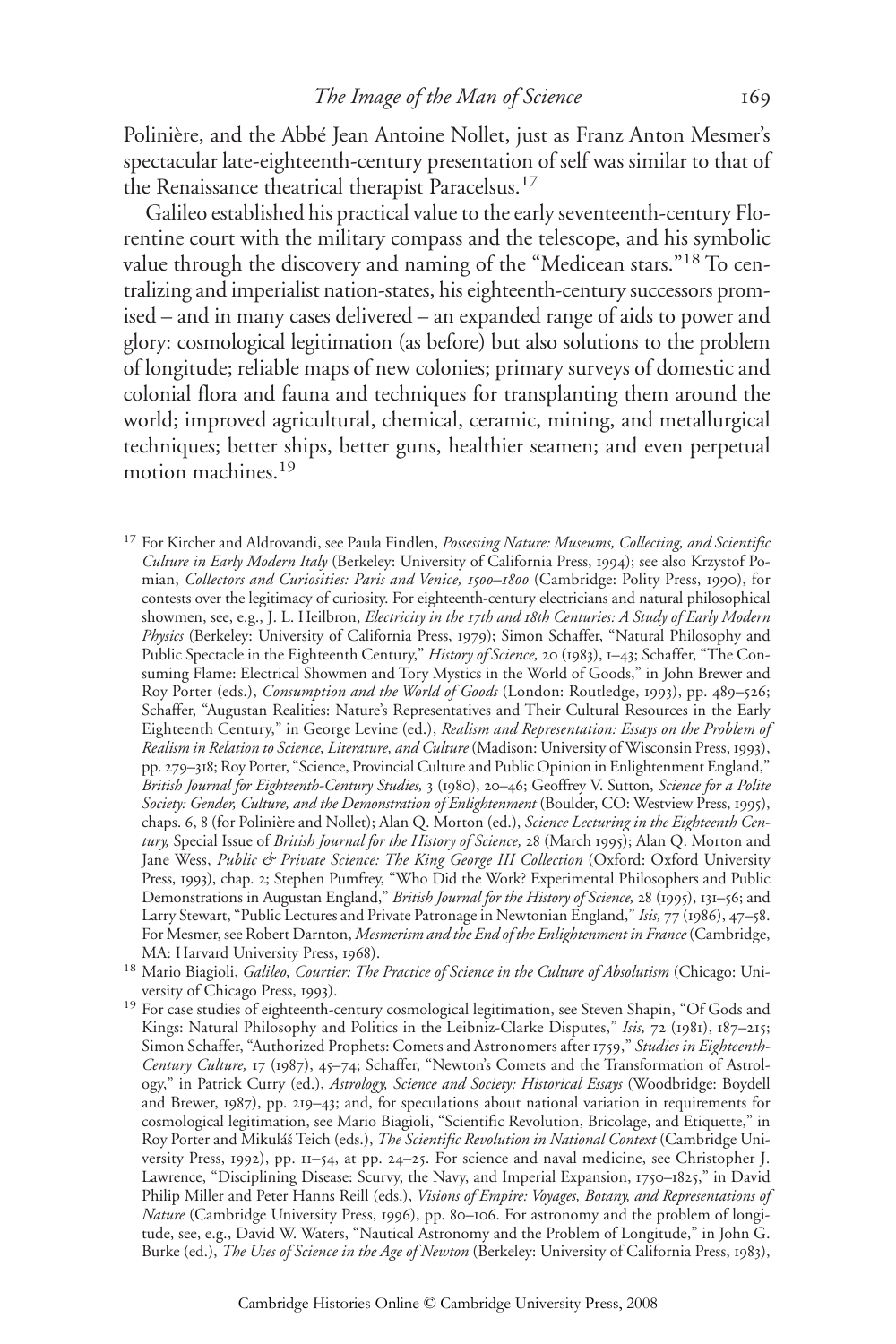So utilitarian images of the man of science were nothing new in the eighteenth century, although the last section of this chapter picks out some subtle and incremental changes affecting these images through this period. Nor was it novel for eighteenth-century advocates to insist that natural knowledge had a proper place in polite culture as supplier of wonders and conversation pieces. Practitioners of natural knowledge in the eighteenth century could still supply marvels, delight, and edifying instruction to polite society. What was new in the early eighteenth century was the insistence that a particular reformed version of natural philosophy had eliminated the disputatious, along with the pedantic, tendencies that had for so long disqualified the scientific practitioner from membership in polite society and his knowledge from a central place in its culture.

From the culture of the mid-seventeenth-century *précieuses* to that of the eighteenth-century *salonnières,* French scientific savants enjoyed some success in making the case for the contribution of science to *politesse* and for the man of (reformed) science as a valued member of polite society. It was, as Geoffrey Sutton nicely puts it, "the philosopher's *honnêteté,* the naturalist's *politesse,* that brought science into elite society" during the last quarter of the seventeenth century and that – together with the developing institutions of natural-philosophical entertainment – sustained the place it had achieved there into the eighteenth century. The presence of significant numbers of women in French places of scientific conversation, entertainment, and instruction was taken as testimony to the innocuousness, and even the politeness, of scientific culture. The Abbé Nollet told potential auditors of his demonstrationlectures that "the path had been cleared by people of condition and merit so respectable" that, as Sutton notes, "no woman needed [to] fear for her reputation by enrolling in the course." By the mid-1730s Madame du Châtelet wrote to a friend that Nollet's lectures were attracting "the carriages of duchesses, peers, and lovely women."<sup>20</sup>

pp. 143-69. For natural history in connection with both utility and politeness, see John Gascoigne, *Joseph Banks and the Enlightenment: Useful Knowledge and Polite Culture* (Cambridge University Press, ), and especially Gascoigne, *Science in the Service of Empire: Joseph Banks, the British State and* the Uses of Science in the Age of Revolution (Cambridge University Press, 1998). For perpetual motion devices, see Simon Schaffer, "The Show that Never Ends: Perpetual Motion in the Early Eighteenth Century," *British Journal for the History of Science*, 28 (1995), 157-89. For a range of studies of eighteenthcentury science, technology, and the culture of utility, see, e.g., Larry Stewart, *The Rise of Public Science: Rhetoric, Technology and Natural Philosophy in Newtonian Britain, 1660–1750* (Cambridge University Press, 1992), especially pts. 2-3; Jan Golinski, *Science as Public Culture: Chemistry and* Enlightenment in Britain, 1760-1820 (Cambridge University Press, 1992); Karl Hufbauer, The For*mation of the German Chemical Community (1720–1795)* (Berkeley: University of California Press, 1982); Myles W. Jackson, "Natural and Artificial Budgets: Accounting for Goethe's Economy of Nature," *Science in Context,* 7 (1994), 409-31; Steven Shapin, "The Audience for Science in Eighteenth Century Edinburgh," *History of Science*, 12 (1974), 95-121 (for agriculture); and Ken Alder, *Engineering the Revolution: Arms and Enlightenment in France, –* (Princeton, NJ: Princeton University Press,

1997).<br><sup>20</sup> Sutton, *Science for a Polite Society*, pp. 141, 225 (for Nollet and Châtelet); see also Anne Goldgar, *Impolite Learning: Conduct and Community in the Republic of Letters, 1680–1750* (New Haven, CT: Yale University Press, 1995), for the Huguenot scholarly diaspora after the Revocation of the Edict of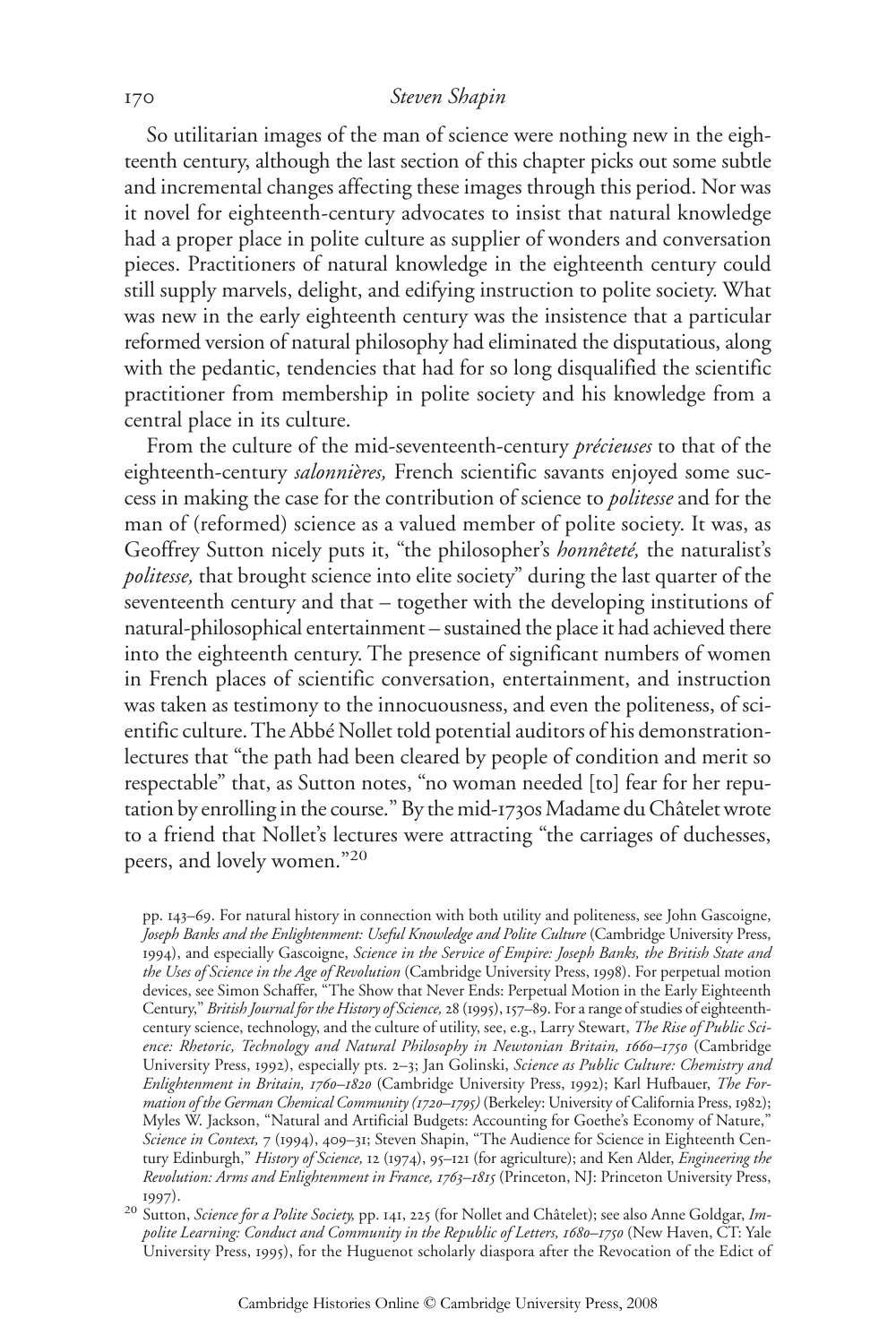But this central role for the man of science in polite society remained rather more an aspiration than a substantial reality in the eighteenth century. Even in France, where the case was more effectively put than elsewhere, the claims of reformed science to an important place in polite culture were not overwhelmingly successful: civil history, *belles-lettres,* rhetoric, ancient and modern languages, genealogy, antiquarianism, geography, and chorography remained far more significant than natural science as polite studies. And in Britain the notion of polite science attracted much skepticism and even ridicule.<sup>21</sup> For one thing, members of polite society could rarely be relied on to observe and appreciate the distinction between reformed science and the Scholastic practice it was supposed to have supplanted. Even if the superior civic virtues of the modern man of science were evident, it was necessary for polite society to encounter such men and to mark the difference in character. The buildup of such patterns of familiarity took time. Eighteenth-century British courtesy texts frequently, and tellingly, missed the distinction between Scholastic and mechanically reformed natural knowledge: it was all metaphysical, all obscure, and all irrelevant to mundane affairs. So far as such handbooks were concerned, the seventeenth-century Scientific Revolution had never happened and the changes that this Revolution was supposed to have effected in the fitness of the man of science for polite society were not worth noticing.22

To be sure, those who fashioned polite British opinion occasionally went

Nantes; Dena Goodman, "Enlightenment Salons: The Convergence of Female and Philosophic Ambitions," *Eighteenth-Century Studies*, 22 (1989), 329-50; James A. Secord, "Newton in the Nursery: Tom Telescope and the Philosophy of Tops and Balls, 1761-1838," History of Science, 23 (1985), 127-51 (for science texts written for the children of the British polite classes); and Alice N. Walters, "Conversation Pieces: Science and Politeness in Eighteenth-Century England," *History of Science,* (), – (for polite science in English domestic settings), especially pp. – (for women's

- participation).  $21$  For the importance of literary and antiquarian studies even within the eighteenth-century Royal Society of London, see David P. Miller, "'Into the Valley of Darkness': Reflections on the Royal Society in the Eighteenth Century," *History of Science*, 27 (1989), 155-66. Even a late seventeenth-century partisan of reformed science like John Locke was only lukewarm about the place of any form of natural philosophy in the education of a gentleman: see John Locke, *Some Thoughts Concerning Education* (Cambridge University Press, 1899; orig. publ. 1690), pp. 74, 129, 153. The Earl of Chesterfield's detailed mid-eighteenth-century directions for his son's studies mention scientific subjects only very rarely and fleetingly, recommending a few hours turning the pages of a popular astronomy text and the acquisition of "a general knowledge" of practical mathematics relevant to fortification: Chesterfield to his son, 6 December 1748 and 27 April 1749, in Chesterfield, Letters, vol. 1, pp. 143-4, 173. Nor did even Joseph Priestley, advocating "a new and better furniture of mind" for those actively engaged in the emerging industrial order, recommend education in the natural sciences for any gentlemen save those whose business might come specially to require the pertinent specialized knowledge: Priestley, "An Essay on a Course of Liberal Education for Civic and Active Life," in John A. Passmore (ed.), Priestley's Writings on Philosophy, Science, and Politics (London: Collier-Macmillan, 1965; essay orig. publ. 1765), pp. 285-304, at pp. 286, 294-5.<br><sup>22</sup> See, for example, William Darrell, *The Gentleman Instructed, in the Conduct of a Virtuous and Happy*
- Life . . . Written for the Instruction of a Young Nobleman . . . , 8th ed. (London, 1723; orig. publ. 1704-12), p. 15; see also Adam Petrie, *Rules of Good Deportment, or of Good Breeding* (Edinburgh, 1720), pp. 46, 58. For early eighteenth-century polite skepticism about the virtues of the reformed man of science, see Steven Shapin, "A Scholar and a Gentleman," *History of Science*, 29 (1991), 279-327.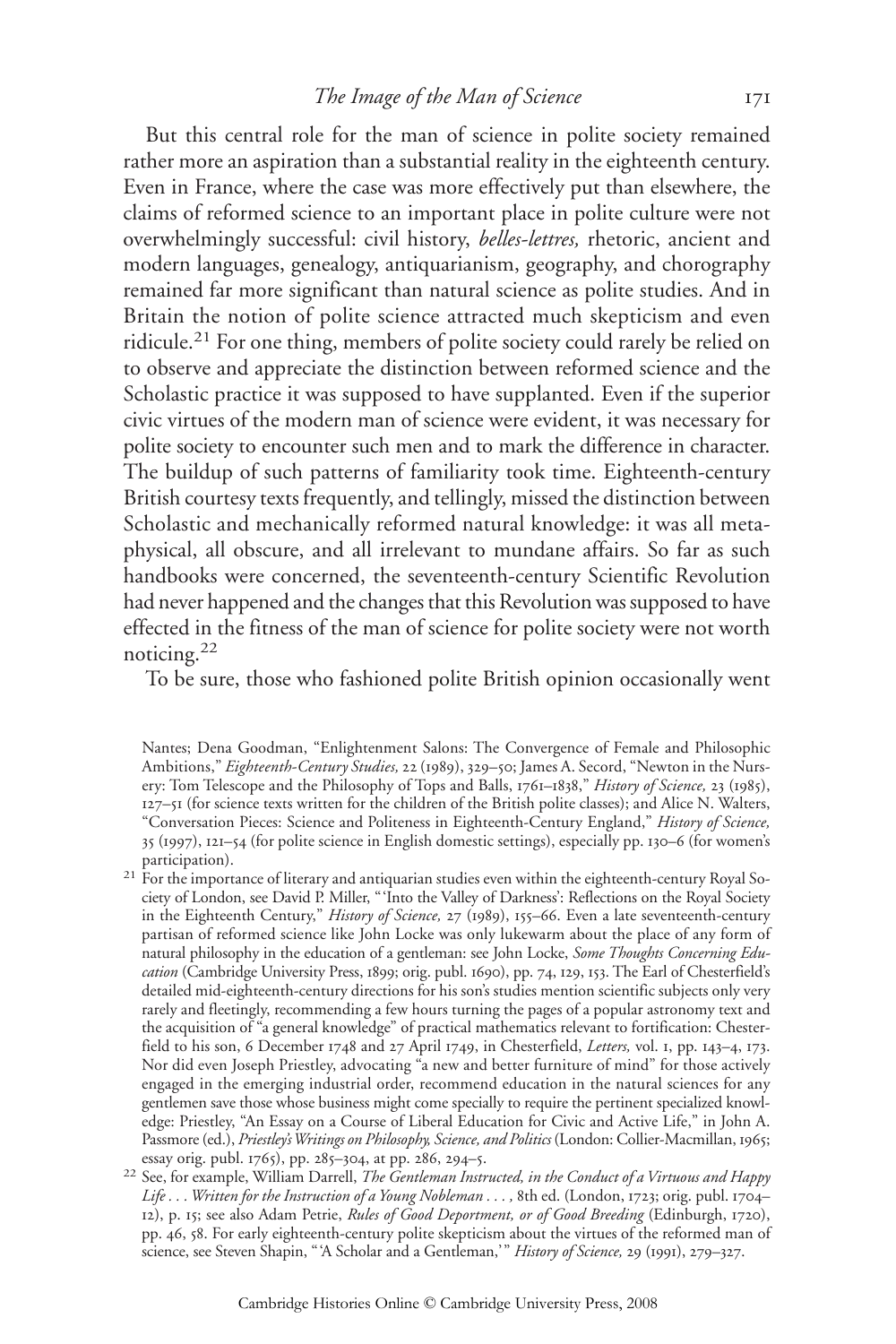on record approving the study of nature. Polite people might have drawn polite lessons from nature, although whether these lessons were widely available is doubtful. Joseph Addison and Richard Steele's *The Spectator,* for example, insisted that

a man of polite imagination is let into a great many pleasures that the Vulgar are not capable of receiving. . . . It gives him, indeed, a kind of property in every thing he sees, and makes the most rude uncultivated parts of nature administer to his pleasures: So that he looks upon the world, as it were, in another light, and discovers in it a multitude of charms, that conceal themselves from the generality of mankind.<sup>23</sup>

Yet almost all influential eighteenth-century British commentators on genteel society and manners worried about the effect on polite conversation of too great a commitment to formal, systematic, and "speculative" learning. Such learning – of whatever sort – was liable to stimulate pedantry, dogma, obscurity, and the spirit of contention; the Earl of Chesterfield warned that "deep learning is generally tainted with pedantry, or at least unadorned by manners."<sup>24</sup> Some writers picked out the special troubles introduced into polite society by those who made either the minute or the systematically speculative investigation of nature their particular study. The proper study of mankind was not stars or starfish, but man.

Early eighteenth-century wits ridiculed the Royal Society's virtuosi and philosophers for mucking around with "the very dregs of Nature." Boyle's swilling about in human urine and feces to extract phosphorus and Leeuwenhoek's investigations into the globular structure of mouth-slime elicited a polite retch reflex as well as a smirk.25 *The Tatler* worried that those who made minute, trivial, and "despicable" phenomena their objects of study would themselves become debased and coarsened. Nature offered for study both the immense and the minute, and polite society was concerned that scientific

<sup>&</sup>lt;sup>23</sup> Joseph Addison, *The Spectator*, 21 June 1712, in Addison, *Essays of Joseph Addison*, ed. Sir James George Frazer, 2 vols. (London: Macmillan, 1915), vol. 2, p. 180. For Dr. Johnson's (very general) endorsement of philosophically modest Baconian practices, see Richard B. Schwartz, *Samuel Johnson and the New Science* (Madison: University of Wisconsin Press, 1971), especially pp. 68-73 (for his biographical es-

says on Sydenham and Boerhaave) and pp. 125–45 (for his approval of physico-theology).<br><sup>24</sup> Chesterfield to his son, 12 September 1749, in Chesterfield, *Letters*, vol. 1, p. 206. Chesterfield singled out Maupertuis as a type "one rarely meets with, deep in philosophy and mathematics, and yet *honnête et amiable*" (4 October 1752, in ibid., vol. 2, p. 133), but Chesterfield also offered his son the instructive example of the Earl of Macclesfield, whose astronomical and mathematical expertise was bested in public argument over calendar reform by the superior rhetorical skills of Chesterfield himself, no mathematician at all (18 March 1751, in ibid., vol. 1, p. 394). For Continental criticism of English culture for its lack of "lofty speculation," and for English defense of "coffee table philosophy," see Roy Porter, "The Enlightenment in England," in Porter and Mikuláš Teich (eds.), *The*

*Enlightenment in National Context* (Cambridge University Press, 1981), pp. 1–18, especially pp. 5–6.<br><sup>25</sup> William King, "Useful Transactions in Philosophy, and Other Sorts of Learning . . . ," in King, *Original Works*, vol. 2, pp. 57-178 (orig. publ. 1709), on pp. 98-99 (for Boyle's phosphorus); 103-14, 121-5 (for Leeuwenhoek); 135 (for dregs); King, "A Journey to London, In the Year 1698. After the Ingenious Method of that made by Dr. Martin Lister to Paris . . . ," ibid. (orig. publ. 1699), vol. 1, p. 198 (for cats in air-pumps).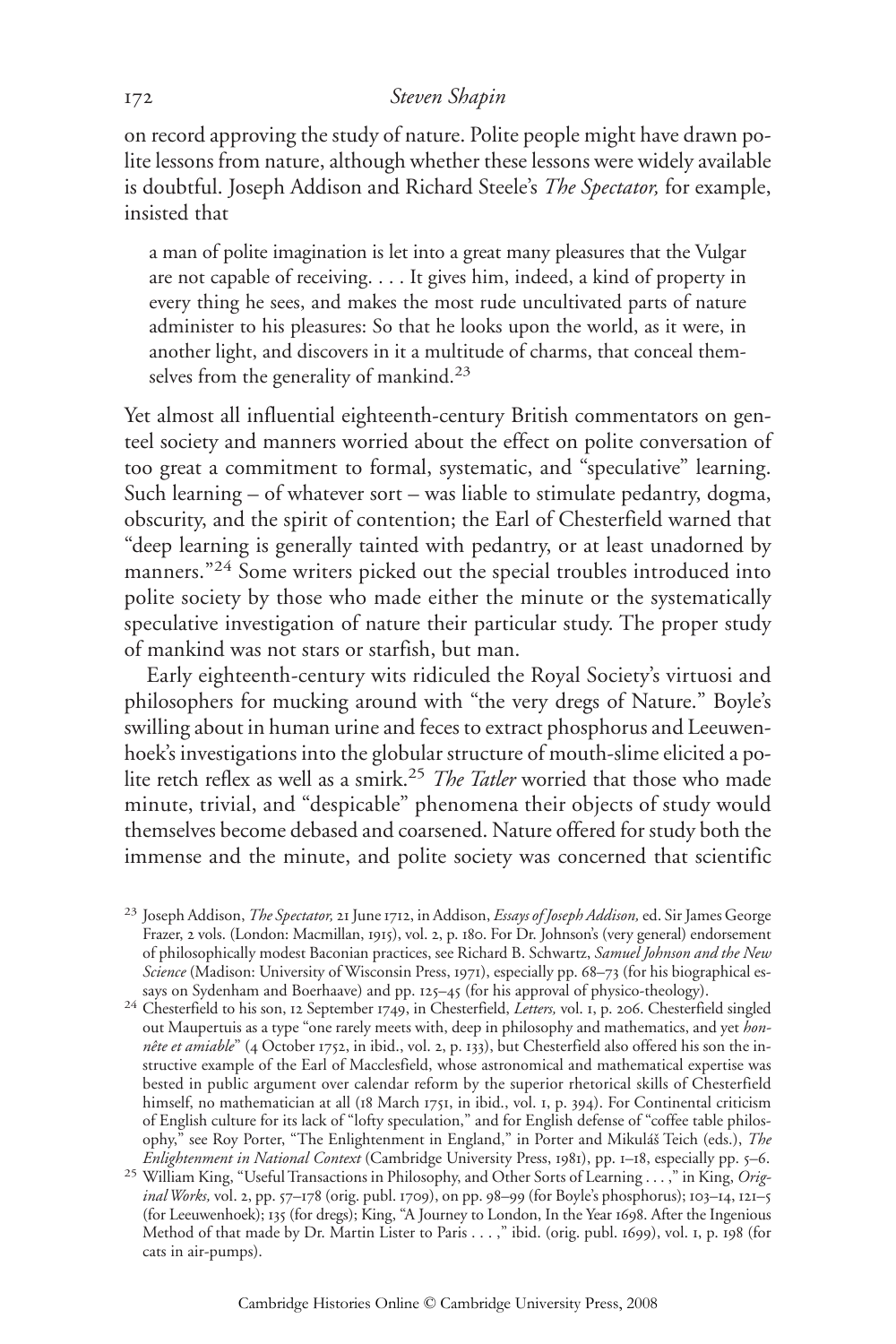scholars had too long made too much of too little.<sup>26</sup> Chesterfield agreed: Fontenelle's popular astronomy was to be preferred to the works of the "insect-mongers, shell-mongers, and pursuers and driers of butterflies."27 So did the Earl of Shaftesbury: there was nothing about learning in itself that disqualified it from a proper place in the furnishing of a gentleman, but when

our speculative genius and minute examiner of Nature's works proceeds with equal or perhaps superior zeal in the contemplation of the insect life, the conveniencies, habitations, and economy of a race of shell-fish; . . . he then indeed becomes the subject of sufficient raillery, and is made the jest of common conversations.<sup>28</sup>

The worry here fastened on the effects of scientific inquiry in its minute mode, but many late-eighteenth-century English critics rejected both the pertinence and the propriety of investigating nature, however it was performed and on whatever aspects it happened to focus.<sup>29</sup> The "abstruseness" complained of in both minute and speculative philosophy was added to in the course of the eighteenth century by increasing specialization in almost all the sciences, thereby putting additional pressure on the very idea of the polite man of science taking his conversational part in the general culture. Some societies – notably the Scots – worried about this specialization and its fragmenting effects on social solidarity; others – for example, the French and the Germans – seemed more relaxed about it.<sup>30</sup> The divorce between "the two cultures" was by no means irrevocable by the end of the eighteenth century – a common context significantly endured in many domains – but the withdrawal of the man of science from the general conversation was then well under way. One could not have a polite conversation with an author one could not understand; one could only be lectured at.<sup>31</sup> During the eighteenth century no version of the character of the man of science was immune to polite imputations of abstruseness, pedantry, and incivility. "Nothing," wrote the mental philosopher

<sup>&</sup>lt;sup>26</sup> *The Tatler*, 10–12 January 1709/10, 24–26 August 1710, in Joseph Addison and Richard Steele, *The Tatler,* ed. George A. Aitken, 4 vols. (London: Duckworth, 1898), vol. 3, p. 31; vol. 4, p. 110.<br><sup>27</sup> Chesterfield to his son, 6 December 1748, in Chesterfield, *Letters*, vol. 1, pp. 143–4, and, for the par-

ticular polite qualifications of astronomy, see Walters, "Conversation Pieces," pp. 124–7.<br><sup>28</sup> Anthony Ashley Cooper, 3rd Earl of Shaftesbury, *Characteristics of Men, Manners, Opinions, Times*,

ed. John M. Robertson, two vols. in one (Indianapolis: Bobbs-Merrill, 1964; orig. publ. 1711), vol. 2, p. 253. See also Lawrence E. Klein, *Shaftesbury and the Culture of Politeness: Moral Discourse and Cultural Politics in Early Eighteenth-Century England* (Cambridge University Press, 1994), especially

chap. 1, and Walters, "Conversation Pieces," pp. 122–3, 126.<br><sup>29</sup> See Joseph M. Levine, *Dr. Woodward's Shield: History, Science, and Satire in Augustan England* (Berke-<br>ley: University of California Press, 1977), p. 125.

 $30$  For Scottish anxiety about scientific specialization – continuing into the nineteenth century – see, e.g., George Elder Davie, *The Democratic Intellect: Scotland and Her Universities in the Nineteenth Century* (Edinburgh: Edinburgh University Press, 1961), pt. 2; Shapin, "Audience for Science in Eighteenth Century Edinburgh," especially pp. 99-101, 115-16; and Shapin, "Brewster and the Edinburgh Career in Science," in A. D. Morrison-Low and J. R. R. Christie (eds.), *'Martyr of Science': Sir David Brewster 1781–1868* (Edinburgh: Royal Scottish Museum, 1984), pp. 17–23.<br><sup>31</sup> Secord, "Newton in the Nursery," pp. 143–6.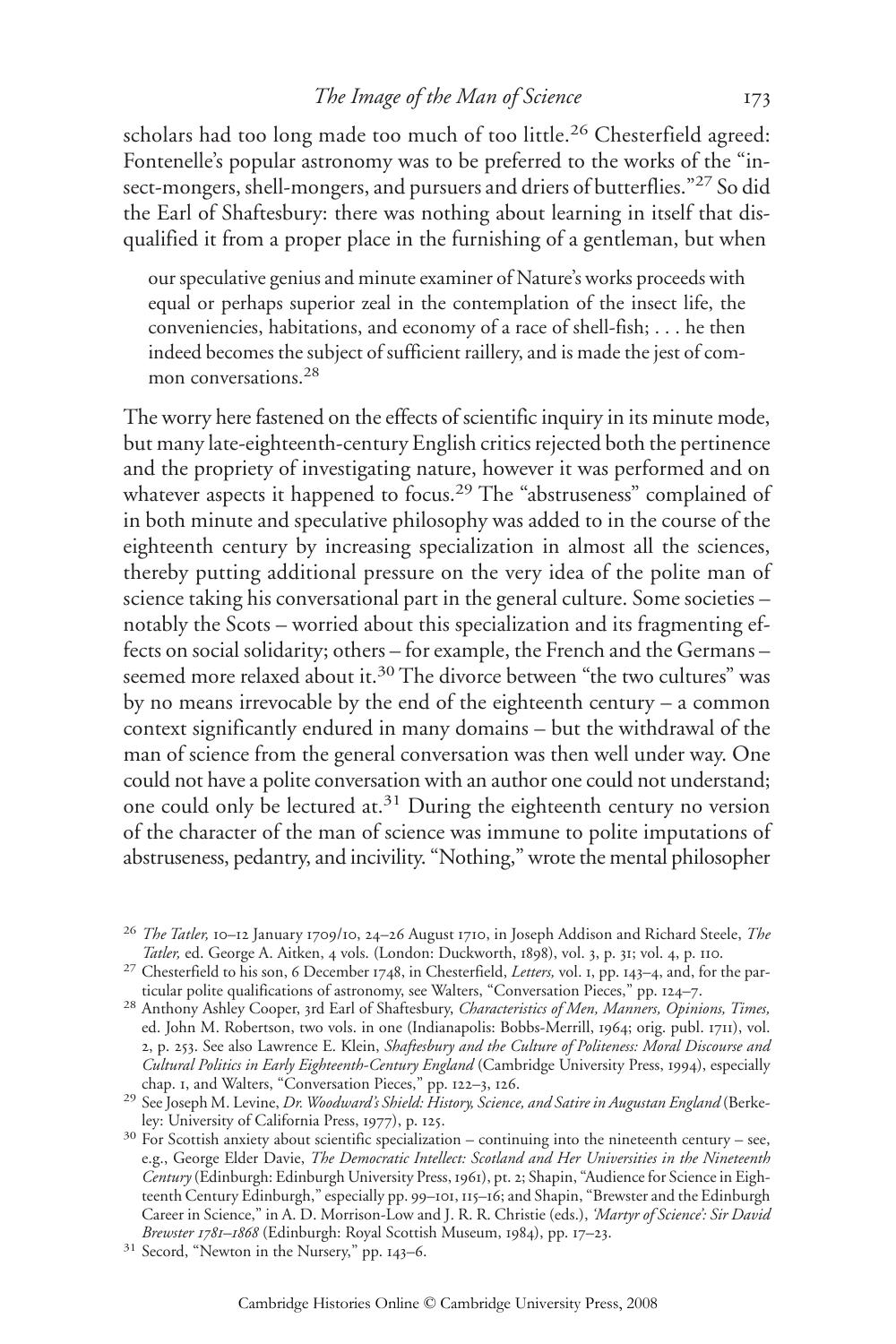David Hartley, "can easily exceed the Vain-glory, Self-conceit, Arrogance, Emulation, and Envy, that are found in the eminent Professors of the Sciences, Mathematics, [and] Natural Philosophy."32

So the image of the polite man of science was indeed systematically presented to gentlemanly society for its acceptance during the eighteenth century. These presentations were part of concerted attempts to justify aspects of scientific inquiry and to show its congruence with the norms and conventions of genteel society. Looked at from the point of view of polite society, however (and especially from its English forms), the credibility of such presentations during the course of the eighteenth century was limited. Yet both the definition and the legitimacy of polite culture were being contested throughout the century. There were major attempts to redefine what it was to be authentically polite, and there were also attempts to reject polite values as a whole. Notions of what science was, what science was for, and who the man of science was all figured in these efforts.

From the late seventeenth century onward, radical "deists" and "freethinkers" appropriated mechanical conceptions of nature to subvert the civic and ecclesiastical hierarchies whose support was one of the explicit purposes of such earlier natural philosophers as Mersenne, Gassendi, Boyle, Ray, and Newton. Natural knowledge was a resource sufficiently plastic in its interpretation to find uses in undermining as well as buttressing existing social inequalities.<sup>33</sup> Hence, the character of the man of science as champion of orthodoxy was joined during the course of the century by the impolite man of science as hero of social reform or revolution, or as antihero of social subversion. In France, Jacobin radicals harvested the crop earlier sown by the *philosophes* and encyclopedists. When science became a tool of ancien régime power, hitherto innocuous images of an open and egalitarian Republic of Science could come to have real political bite.<sup>34</sup> Accordingly, Marat's friend, the radical journalist Jacques-Pierre Brissot, turned the tables on the exclusivity of the Paris Academy in his 1782 book *De la Vérité*:

<sup>&</sup>lt;sup>32</sup> David Hartley, *Observations on Man*, 2 vols. (London, 1749), vol. 2, p. 255; see also Porter, "The En-<br>lightenment in England," 14–15.

<sup>&</sup>lt;sup>33</sup> For the implication of cosmological ideas in these contests, see, e.g., Margaret C. Jacob, *The Newtonians and the English Revolution 1689–1720* (Ithaca, NY: Cornell University Press, 1976); Jacob, *The Radical Enlightenment: Pantheists, Freemasons, and Republicans* (London: Allen & Unwin, 1981); Jacob, *Living the Enlightenment: Freemasonry and Politics in Eighteenth-Century Europe* (New York: Oxford University Press, 1991); see also Steven Shapin, "Social Uses of Science," in G. S. Rousseau and Roy Porter (eds.), *The Ferment of Knowledge: Studies in the Historiography of Eighteenth-Century Science* (Cambridge University Press, 1980), pp. 93-139; Shapin, "Of Gods and Kings"; and C. B. Wilde, "Hutchinsonianism, Natural Philosophy and Religious Controversy in Eighteenth Century Britain," *History of Science*, 18 (1980), 1-24.

<sup>&</sup>lt;sup>34</sup> Charles Coulston Gillispie, "The *Encyclopédie* and the Jacobin Philosophy of Science: A Study in Ideas and Consequences," in Marshall Clagett (ed.), *Critical Problems in the History of Science* (Madison: University of Wisconsin Press, 1959), pp. 255–89; see also Hahn, *The Anatomy of a Scientific In-* $$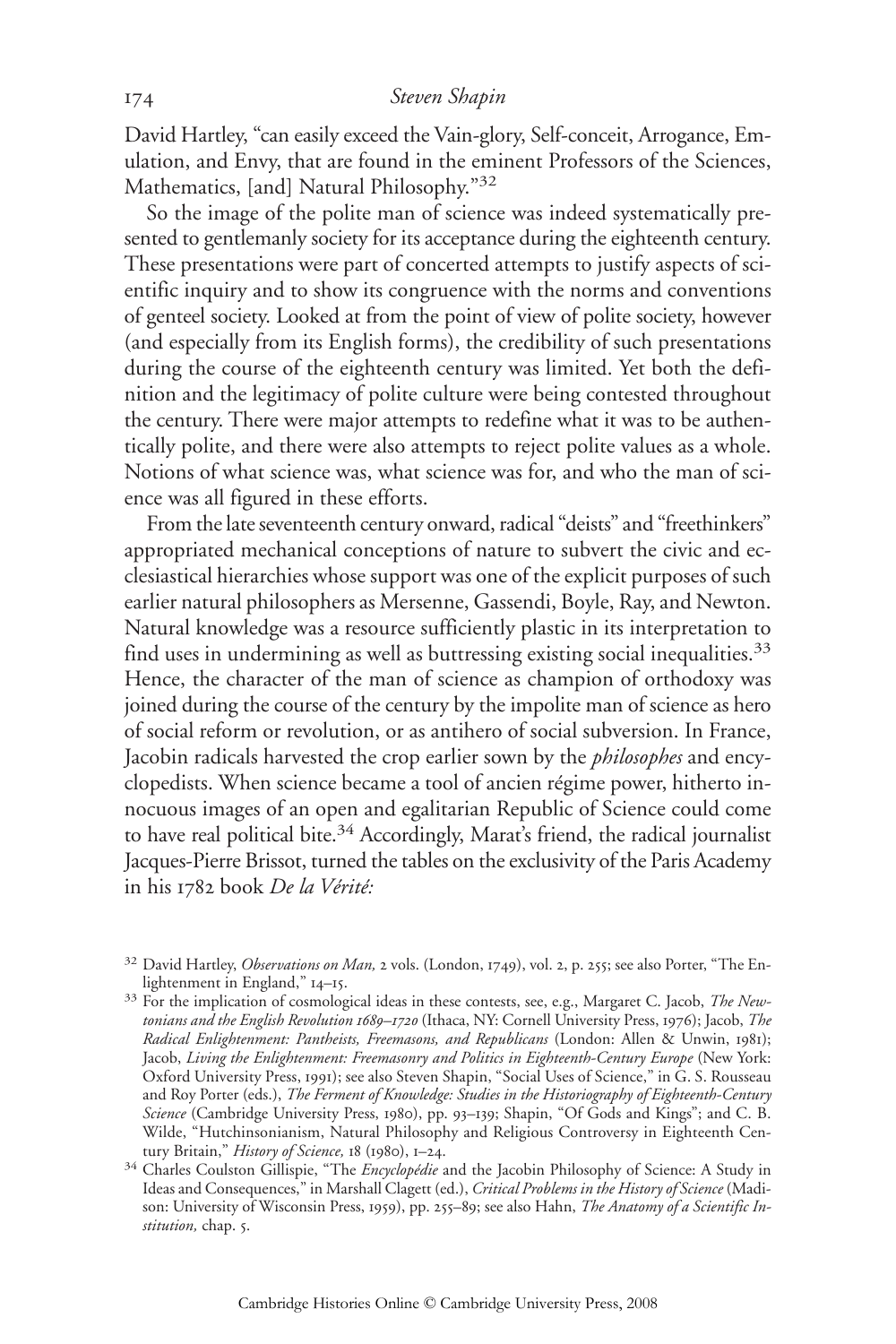The empire of science can know neither despots, nor aristocrats, nor electors. . . . To admit a despot, aristocrats, or electors who by edicts set a seal upon the products of geniuses is to violate the nature of things and the liberty of the human mind. It is an affront to public opinion which alone has the right to crown genius.<sup>35</sup>

Who needed the sober method and the arduously acquired expertise of the academies and schools when conceptions of innate and intuitive genius could be touted as guarantors of philosophic truth? In 1793 the Republic's Committee of Public Instruction followed Brissot in announcing that "true genius is almost always *sans culotte,*" implying, as Simon Schaffer has written, that genius had been both collectivized and democratized.<sup>36</sup>

English apologists for social stability or for gradual and organic change reckoned that they had learned the lesson: mechanical and experimental philosophy was both protean and powerful; it was likely to do as much social harm as good. Proper science could indeed support proper social order, but the Revolution was, in Edmund Burke's view, rationalism and speculative philosophy gone mad, bad, and dangerous: those who concocted the new French constitution had "much, but bad, metaphysics; much, but bad, geometry; much, but false, proportionate arithmetic."37 The "wild gas" and the "fixed air" that Burke said were now let loose in France had, in his view, been manufactured domestically as well and, unless vigilance was exercised, were likely to wreak similar effects in Britain.38

Burke and his allies marked the radical intellectual egalitarianism and the radical antiauthoritarianism in, for example, these pronouncements of Joseph Priestley: "Any man has as good a power of distinguishing truth from falsity as his neighbours"; "This rapid progress of knowledge will, I doubt not, be the means under God of extirpating all error and prejudice, and of putting an end to all undue and usurped authority in the business of religion as well as of science"; and "The English hierarchy (if there be anything unsound in its constitution) has . . . reason to tremble even at an air pump or an electrical machine."39The pneumaticist Thomas Beddoes joined Priestley on a Home

<sup>&</sup>lt;sup>35</sup> Jacques-Pierre Brissot de Warville, *De la Vérité*... (Neufchâtel, 1782), pp. 165–6, quoted in Hahn, *The Anatomy of a Scientific Institution*, p. 153.

<sup>&</sup>lt;sup>36</sup> Simon Schaffer, "Genius in Romantic Natural Philosophy," in Andrew Cunningham and Nicholas<br>Jardine (eds.), *Romanticism and the Sciences* (Cambridge University Press, 1990), pp. 82–98, on p. 85.

<sup>&</sup>lt;sup>37</sup> Edmund Burke, *Reflections on the Revolution in France*, ed. Conor Cruise O'Brien (Harmondsworth: Penguin, 1986; orig. publ. 1790), p. 296.

<sup>&</sup>lt;sup>38</sup> Burke, *Reflections*, p. 90. For Burke against Priestley, see Golinski, *Science as Public Culture*, pp. 176– 87, and Maurice Crosland, "The Image of Science as a Threat: Burke versus Priestley and the 'Philo-<br>sophical Revolution," *British Journal for the History of Science*, 20 (1987), 277–307.

<sup>&</sup>lt;sup>39</sup> Joseph Priestley, An Examination of Dr Reid's Enquiry into the Human Mind on the Principles of *Common Sense* (London, 1774), p. 74, and Priestley, *Experiments and Observations on Different Kinds* of Air, 3 vols. (London, 1774-77), vol. 1, p. xiv (both quoted in Dorinda Outram, "Science and Political Ideology, 1790-1848," in R. C. Olby et al. (eds.), *Companion to the History of Modern Science* (London: Routledge, 1990), pp. 1008-23, at p. 1017); see also Schaffer, "Genius in Romantic Natural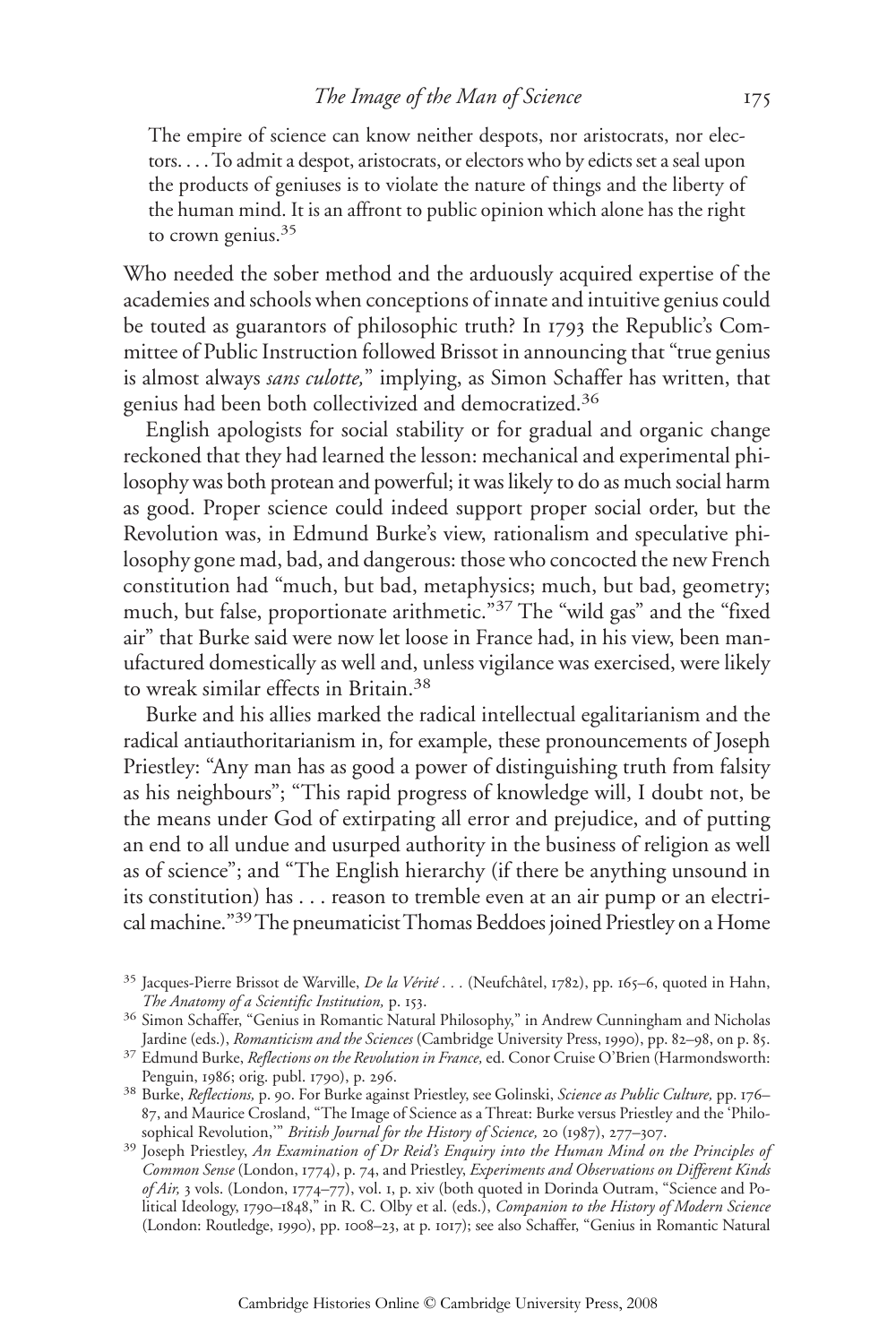Office list of "Disaffected & seditious persons," likely by his radical teaching to seduce the youth of Oxford.<sup>40</sup> Yet Burke had less to fear from radically impolite British men of science than he thought. Although there were some republican appropriations of science by working-class English Jacobins from the onset of the Revolution to the end of the Napoleonic Wars, effective Home Office policing kept subversion at bay while those members of the British middle classes concerned at all with scientific culture mobilized it less as a subversive resource than as an element in a new conception of what politeness should be.<sup>41</sup>

During the eighteenth century, developments largely outside the two English universities and such metropolitan centers of power as the Royal Society had been gradually drawing science into the heart of an emerging new culture that offered a reformed understanding of what genuine politeness was. Excluded from Oxford, Cambridge, and many traditional venues of professional and political power, English Dissenters – Unitarians, Quakers, Methodists, other nonconforming Protestants and Catholics – developed their own educational institutions and cultural forums. The "dissenting academies" taught scientific subjects and employed notable men of science such as Joseph Priestley and John Dalton to teach them.<sup>42</sup> Informally constituted provincial conversation groups, bringing together progressive Dissenting industrialists and men of science, sprang up from mid-century, their distribution roughly following the contours of industrialization. The Lunar Society of Birmingham (founded in the 1760s) included, among others, Joseph Priestley, the steam engine manufacturers Matthew Boulton and James Watt, the potter Josiah Wedgwood, the physician and chemical manufacturer James Keir, and the

Philosophy," pp. 89-90 (for Priestley and Kant on the distribution of philosophic genius); Robert Schofield, *The Enlightenment of Joseph Priestley: A Study of His Life and Work from 1733 to 1773* (University Park: Pennsylvania State University Press, 1998).

<sup>&</sup>lt;sup>40</sup> Quoted in Trevor H. Levere, "Dr. Thomas Beddoes at Oxford: Radical Politics in 1788–1793 and the Fate of the Regius Chair in Chemistry," *Ambix*, 28 (1981), 61–9, at p. 65. For Beddoes, science, and radical politics, see also Levere, "Dr. Thomas Beddoes (1750–1808): Science and Medicine in Politics and Society," *British Journal for the History of Science*, 17 (1987), 187-204; Dorothy A. Stansfield, *Thomas Beddoes M.D. –: Chemist, Physician, Democrat* (Dordrecht: D. Reidel, ); Roy Porter, *Doctor of Society: Thomas Beddoes and the Sick-Trade in Late-Enlightenment England* (London:

<sup>&</sup>lt;sup>41</sup> For a relevant survey, see Ian Inkster, "Introduction: Aspects of the History of Science and Science Culture in Britain, 1780-1850," in Inkster and Jack Morrell (eds.), *Metropolis and Culture: Science in British Culture, 1780-1850* (London: Hutchinson, 1983), pp. 11-54; see also Inkster, "London Science and the Seditious Meetings Act of 1817," *British Journal for the History of Science*, 12 (1979), 192-6; J. B. Morrell, "Professors Robison and Playfair, and the *Theophobia Gallica:* Natural Philosophy, Religion and Politics in Edinburgh, 1789–1815," *Notes and Records of the Royal Society*, 26 (1971), 43–63 (for Scottish philosophic anti-Jacobinism and Home Office surveillance of radicals); and Schaffer, "Genius in Romantic Natural Philosophy," pp. 86–7 (for reaction by Burke and Robison to radi-cally impolite natural philosophy).

<sup>&</sup>lt;sup>42</sup> Nicholas Hans, *New Trends in Education in the Eighteenth Century* (London: Routledge, 1951). These academies were especially numerous in the Midlands and North of England, although there were important ones in the metropolis as well, e.g., the Hackney College.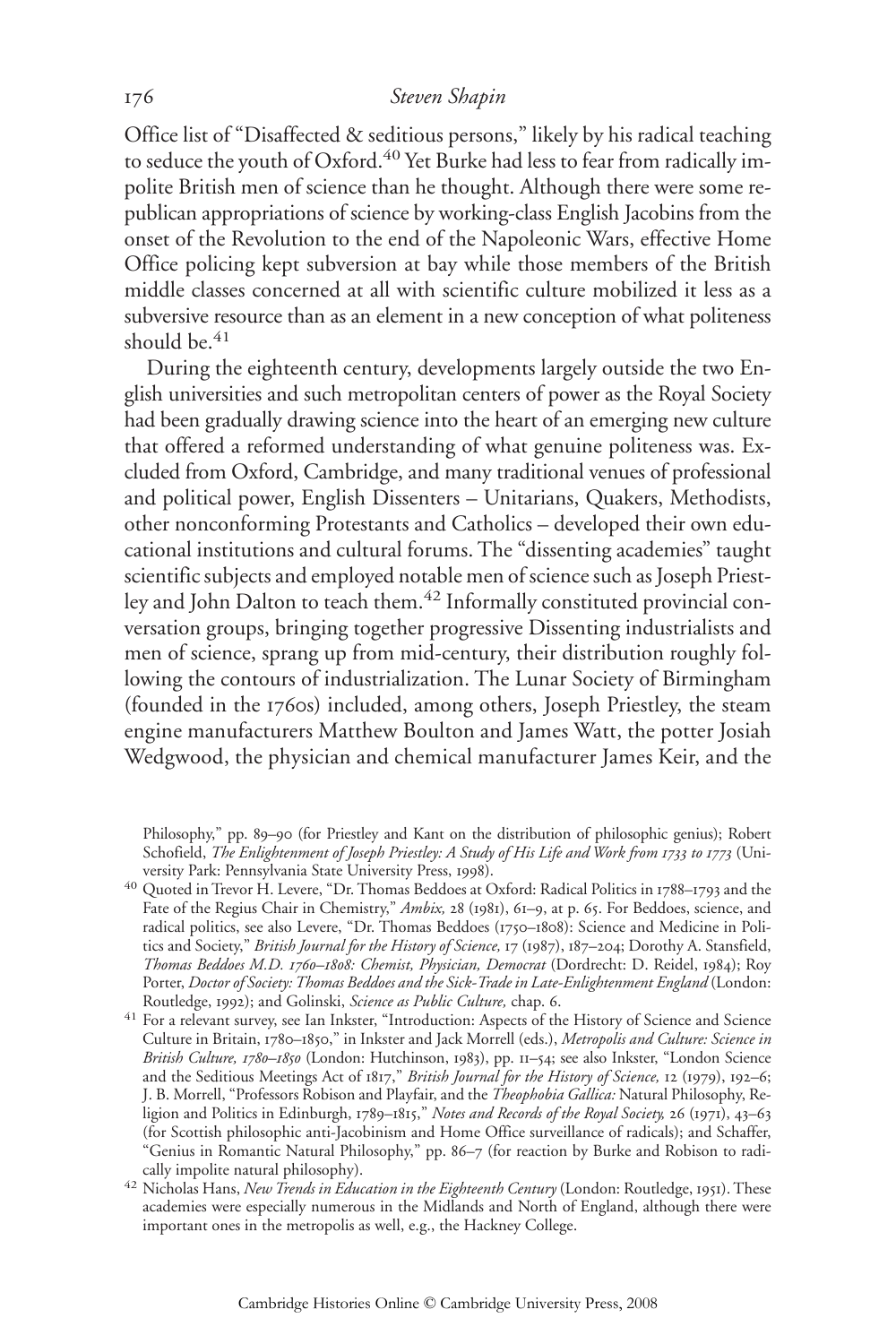physician, poet, and natural philosopher Erasmus Darwin.<sup>43</sup> By the 1780s and 1790s provincial scientifically oriented societies (often called "literary and philosophical") had become a common feature of the cultural landscape in the Midlands and North: the Manchester Literary and Philosophical Society was founded in 1781, followed shortly by the Derby Philosophical Society and by similar organizations in Newcastle-upon-Tyne, Liverpool, Leeds, Glasgow, and in many other industrial and mercantile centers.<sup>44</sup>

Early historical interpretations saw such organizations as sites at which useful concrete links were being forged between industry and scientific knowledge and in which seriously impolite conceptions of the man of science were being elaborated. The man of science was here being thrust to the center of the provincial cultural stage, where he could symbolically challenge polite aristocratic and gentlemanly values. The character of the Dissenting provincial man of science would juxtapose hard-nosed utilitarianism to belles-lettristic conversation, radical progressivism to interests in social stability, subversive materialism to orthodox spiritualism, and cultural and political egalitarianism to social hierarchy and deference.

More recent scholarship significantly modifies that picture. There was only a partial discontinuity, it is now considered, between the images and uses of scientific culture in these new cultural forums and those surrounding earlier conceptions of the polite and moral man of science. Indeed, as Arnold Thackray has argued, the centrality of science to these spontaneously produced expressions of provincial and industrial culture did depend "on a particular affinity between progressivist, rationalist images of scientific knowledge and the alternative value system espoused by a group peripheral to English society."45 If the periphery was here challenging the political and cultural center, and if gentlemanly politeness substantially defined the central value system, then science was a mode of cultural self-expression that could be used

Philosophy in Early Modern London," *British Journal for the History of Science,* (), –. <sup>45</sup> Arnold W. Thackray, "Natural Knowledge in Cultural Context: The Manchester Model," *American* Historical Review, 79 (1974), 672–709, at 678; see also Thackray, "The Industrial Revolution and the Image of Science," in Thackray and Everett Mendelsohn (eds.), *Science and Values: Patterns of Tradition and Change* (New York: Humanities Press, 1974), pp. 3-18; Thackray, *John Dalton: Critical* Assessments of His Life and Science (Cambridge, MA: Harvard University Press, 1972).

<sup>43</sup> Robert S. Schofield, *The Lunar Society of Birmingham: A Social History of Provincial Science and In*dustry in Eighteenth-Century England (Oxford: Clarendon Press, 1963); Neil McKendrick, "The Role of Science in the Industrial Revolution: A Study of Josiah Wedgwood as a Scientist and Industrial Chemist," in Mikuláš Teich and Robert M. Young (eds.), in *Changing Perspectives in the History*

<sup>&</sup>lt;sup>44</sup> Traditional presumptions about the "decline" and inutility of the eighteenth-century Royal Society of London are both refined and qualified in David Philip Miller, "'Into the Valley of Darkness" Miller, "The Usefulness of Natural Philosophy: The Royal Society of London and the Culture of Practical Utility in the Later Eighteenth Century," *British Journal for the History of Science*, 32 (1999), –; Richard Sorrenson, "Towards a History of the Royal Society in the Eighteenth Century," *Notes and Records of the Royal Society of London*, 50 (1996), 29–46; Larry Stewart, "Other Centres of Calculation, or, Where the Royal Society Didn't Count: Commerce, Coffee-Houses and Natural<br>Philosophy in Early Modern London," *British Journal for the History of Science*, 32 (1999), 133–53.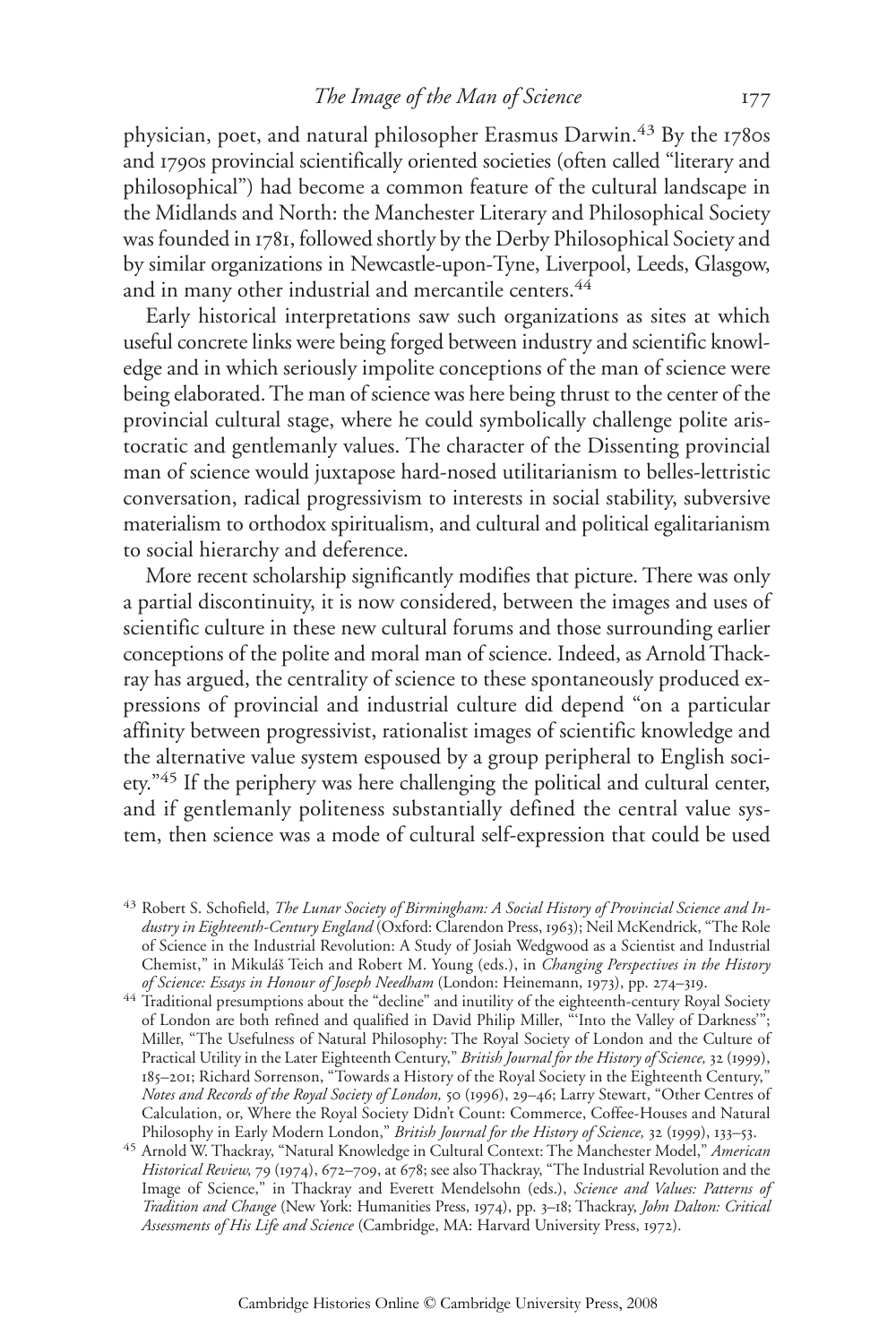symbolically to challenge traditional canons of politeness. Yet, as Thackray has shown, scientific culture in such venues as the Manchester Literary and Philosophical Society was primarily a resource used to redefine rather than to reject the values of politeness. For provincial medical men, organized culture of any sort lent social cachet, and no cultural form was more natural for such men than science. And for those few manufacturers and tradesmen who felt the need for cachet – most did not – science was also an attractive vehicle. The rhetoric of scientific utility linked it to progressive industrial values whereas the rhetoric of scientific politeness offered an access point to English gentility. "A taste for polite literature, and the works of nature and of art," said a selfmade Manchester man, "is essentially necessary to form the gentleman." Participation in scientific culture was commended as an alternative to "the tavern, the gaming table or the brothel," and "a relish for manly science" was advertised as "next to religion, the noblest antidote" to "dissipation" and habits "unfavourable to success in business." Natural philosophy, in the Manchester mode, was much more about refinement than revolution, much less about industrial practice than about redefined politeness.<sup>46</sup>

## CONCLUSION: THE CIVIC EXPERT AND THE FUTURE

To varying extents each of the characters of the eighteenth-century man of science treated here survived, even flourished, well into the following century. The character of the Godly Naturalist was bruised by Darwinism but did not immediately disappear from the cultural landscape. The character of the Moral Philosopher likewise suffered from the secularization of nature encouraged by scientific naturalism. When nature was no longer conceived as a divinely written book, the study of Nature had diminished power to uplift, and the credibility of ancient conceptions of philosophic disengagement and heroic selflessness was undermined by the professionalization and bureaucratization of scientific research and teaching. Both the receipt of government subvention and the institutionalization of scientific research in the professorial role made it harder to portray the man of science as fulfilling his calling through ascetic self-denial.47 Similarly, although notions of polite culture continued

<sup>&</sup>lt;sup>46</sup> Thomas Henry, "On the Advantages of Literature and Philosophy," *Manchester Memoirs*, 1 (1785), 7–28, on pp. 9, 11; and Thomas Barnes, "A Plan of Liberal Education," ibid., 2 (1785), 35 (both quoted in Thackray, "Natural Knowledge in Cultural Context," pp. 688–90).

 $47$  For important treatments of the emergence in eighteenth- and early nineteenth-century German universities of the dual role of the professor – as original researcher as well as teacher – see R. Steven Turner, "The Growth of Professorial Research in Prussia, 1818 to 1848 - Causes and Context," *His*torical Studies in the Physical Sciences, 3 (1971), 137-82; Turner, "University Reformers and Professorial Scholarship in Germany, 1760–1806," in Lawrence Stone (ed.), *The University in Society, Vol. 2* (Princeton, NJ: Princeton University Press, 1974), pp. 495-531; Turner, "The Prussian Universities and the Concept of Research," *Internationales Archiv für Sozialgeschichte der Deutschen Literatur*, 5 (1980), –; also Joseph Ben-David, *The Scientist's Role in Society: A Comparative Study,* new ed. (Chicago: University of Chicago Press, 1984; orig. publ. 1971), chap. 7; see also J. B. Morrell, "The University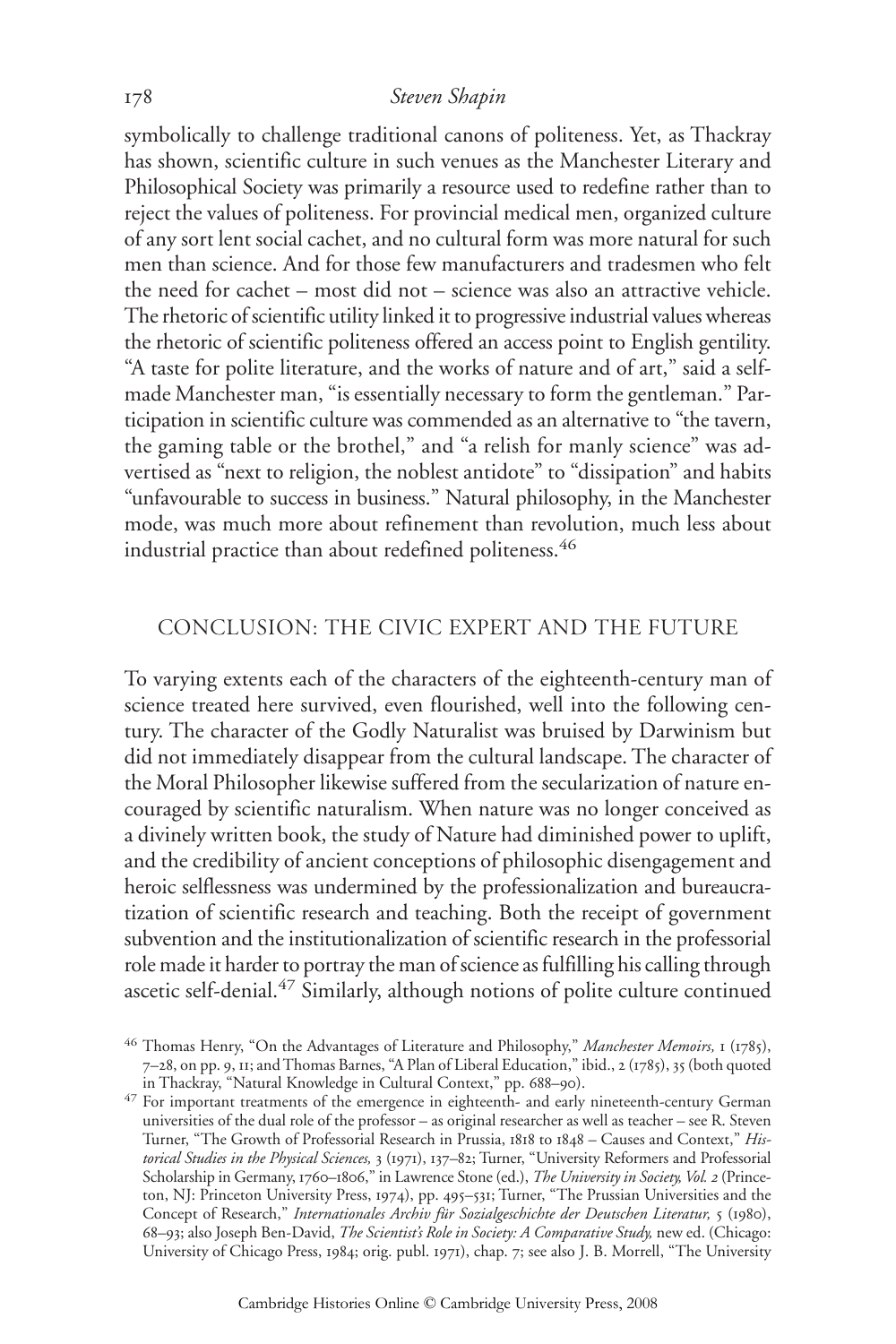in some vigor through the nineteenth century – the heyday of the character of the "scholar and gentleman" – science was no more central to the identity of polite learning among *The Spectator*'s readers of the early twentieth than of the early eighteenth century. Moreover, the power tapped by plugging notions of polite science into gentle and aristocratic culture was gradually diminished by the declining authority of those classes over the past two centuries.

One must, therefore, look elsewhere for a character of the man of science that had its roots in the eighteenth century and reached its fruition in more modern conceptions of the scientist's role. There are many places one might look for such roots, but there is one to which special attention should be drawn, if only because of its apparent mundanity. Long before the eighteenth century, men of science – of various descriptions – had a valued place in both government and commercial enterprises owing to their recognized possession of relevant expertise about the natural world and practical interventions in it. The ancients knew all about the roles of, for example, the mathematically competent military engineer who could design fortifications, the astronomer who made calendars, and the physicians and surgeons who could advise on diet or cut for the stone.

So too did their eighteenth-century counterparts: there is nothing qualitatively new in this period about the character of the man of science as "civic expert." Nor was this character particularly linked to the rhetoric of utility that, from the seventeenth century, picked out the special capacity of some methodologically modernized versions of natural science to contribute to useful outcomes – a rhetoric that might be viewed, as we have seen, with considerable skepticism by other sectors of society. The point here does not hinge on the hoary debate over the relations between scientific theory and technical utility; rather, it concerns the roles and the historical appreciations of scientifically knowing people. And what the eighteenth century witnessed was a vast expansion in the numbers of scientifically trained people employed as civic experts in commerce, the military, and the government settings. The character of the man of science as otherworldly scholar or irrelevant pedant coexisted through the century with his emerging identity as valued civic expert. Sometimes, indeed, these opposing characters were attached to the same person. Who was Ben Franklin – a speculative electrical theorist or the inventor of the lightning rod? Who was Sir Joseph Banks – another collector of curiosities or Britain's national expert adviser on colonial horticulture?

The character of the medical expert needs no special introduction, but eighteenth-century settings in which his expertise was called upon proliferated. The dark satanic mills of the Industrial Revolution generated vast numbers of proletarian casualties that in turn created a demand for infirmaries and for

of Edinburgh in the Late Eighteenth Century: Its Scientific Eminence and Academic Structure," *Isis*, 62 (1971), 158-71.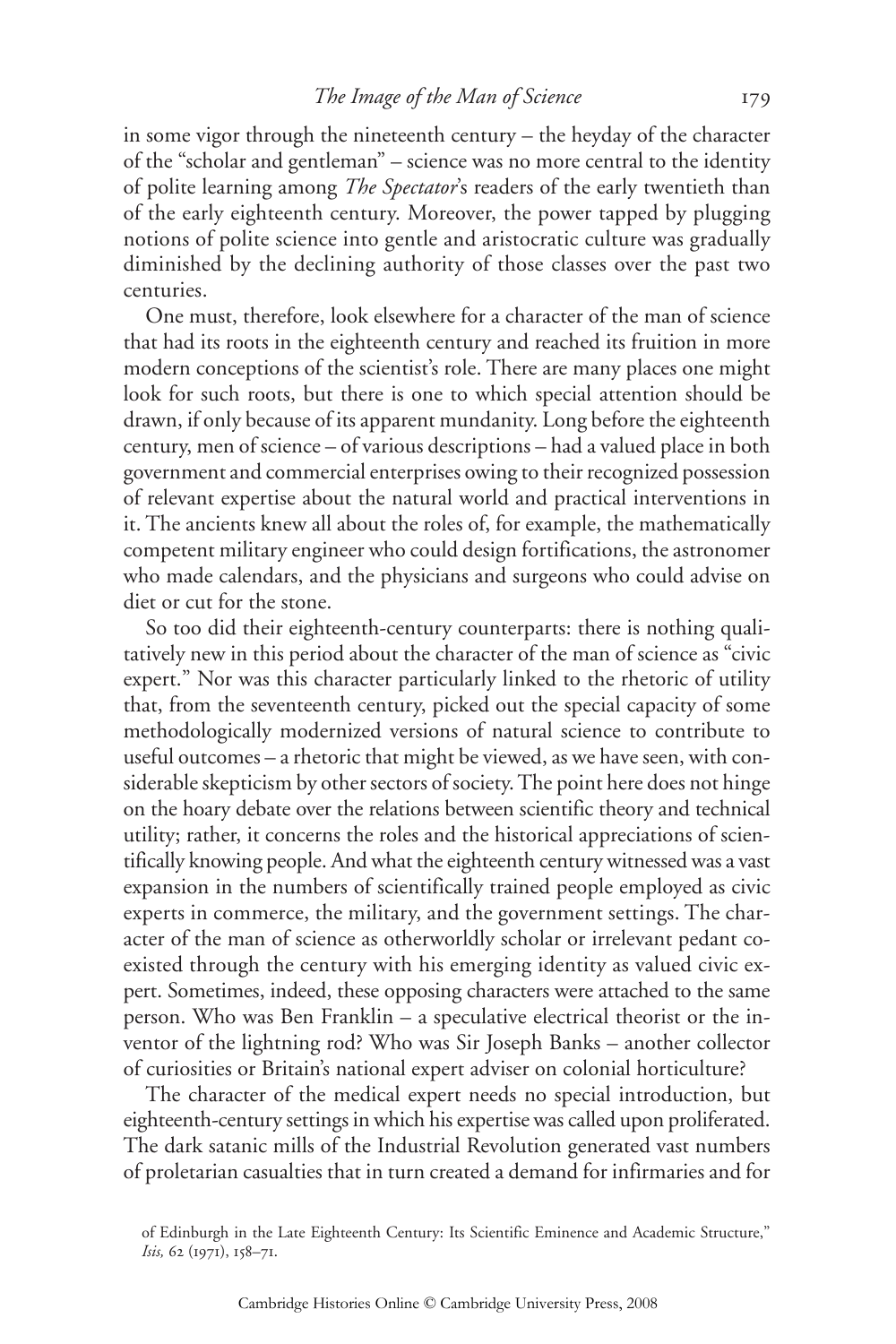the physicians and surgeons to staff them. Warfare was, of course, a constant in European history, but an increase in its scale, as well as the expansion of long-distance trade and colonization, likewise produced government demand for naval and military surgeons: the experts who might be able to offer effective prophylactics for scurvy were as valuable to imperial powers as those who offered solutions to the problem of longitude.

The placement of scientifically skilled people in mercantile and industrial enterprises was a matter of state policy in France, whereas in laissez-faire Britain matters took a more circuitous course to a similar recognition of the value of such expertise. Here are a few of many pertinent examples: the geologist James Hutton was also an improving farmer, an innovator in the manufacture of sal ammoniac, and an adviser on the building of the Forth-Clyde canal. The autodidact stratigrapher William Smith established the importance of the fossil record to mining. He was a canal company employee for a number of years at the end of the century and he was encouraged by Sir Joseph Banks to produce a geological map of England and Wales. The chemical expertise of Joseph Black was deployed in furnace construction and glass manufacture and was called upon in connection with bleaching techniques by the Scottish Board of Trustees for Manufactures. The Edinburgh- and Leiden-trained chemist John Roebuck managed an industrial complex that manufactured sulphuric acid, ceramics, and iron. And the story of the relations among Joseph Black, James Watt, and Matthew Boulton in steam-engine manufacture has passed into industrial legend. In France, Coulomb's governmental role as military and civil engineer has already been mentioned. Lavoisier's chemical training was brought to bear on his early official work in factory inspection, in the management of municipal water supplies, and as commissioner in the Royal Gunpowder Administration.

Throughout eighteenth-century Europe and North America, governments increasingly drew on the services of scientifically skilled people and thus helped to constitute the character of the man of science as civic expert. The Swiss anatomist Albrecht von Haller resigned his Göttingen chair to pursue a political career, and for six years he served as director of the Bern saltworks. The Italian natural historian Lazzaro Spallanzani was sent by the Austrian government to visit mines and collect fossils in the Alps. The Croatian natural philosopher Rudjer Boscovich worked as a hydraulic engineer for the Vatican. The mineralogist Abraham Gottlob Werner taught for most of his life in the Saxon mining academy. The young Leibniz was an engineering consultant for the duke of Brunswick-Lüneberg; the young Goethe was a superintendent of mines for the Weimar court; and the young Alexander von Humboldt worked in the Prussian mining service. Everywhere men of science were employed by governments to standardize weights and measures. The vitally important problem of determining longitude at sea was perhaps the most visible instance in which governments acknowledged that their national in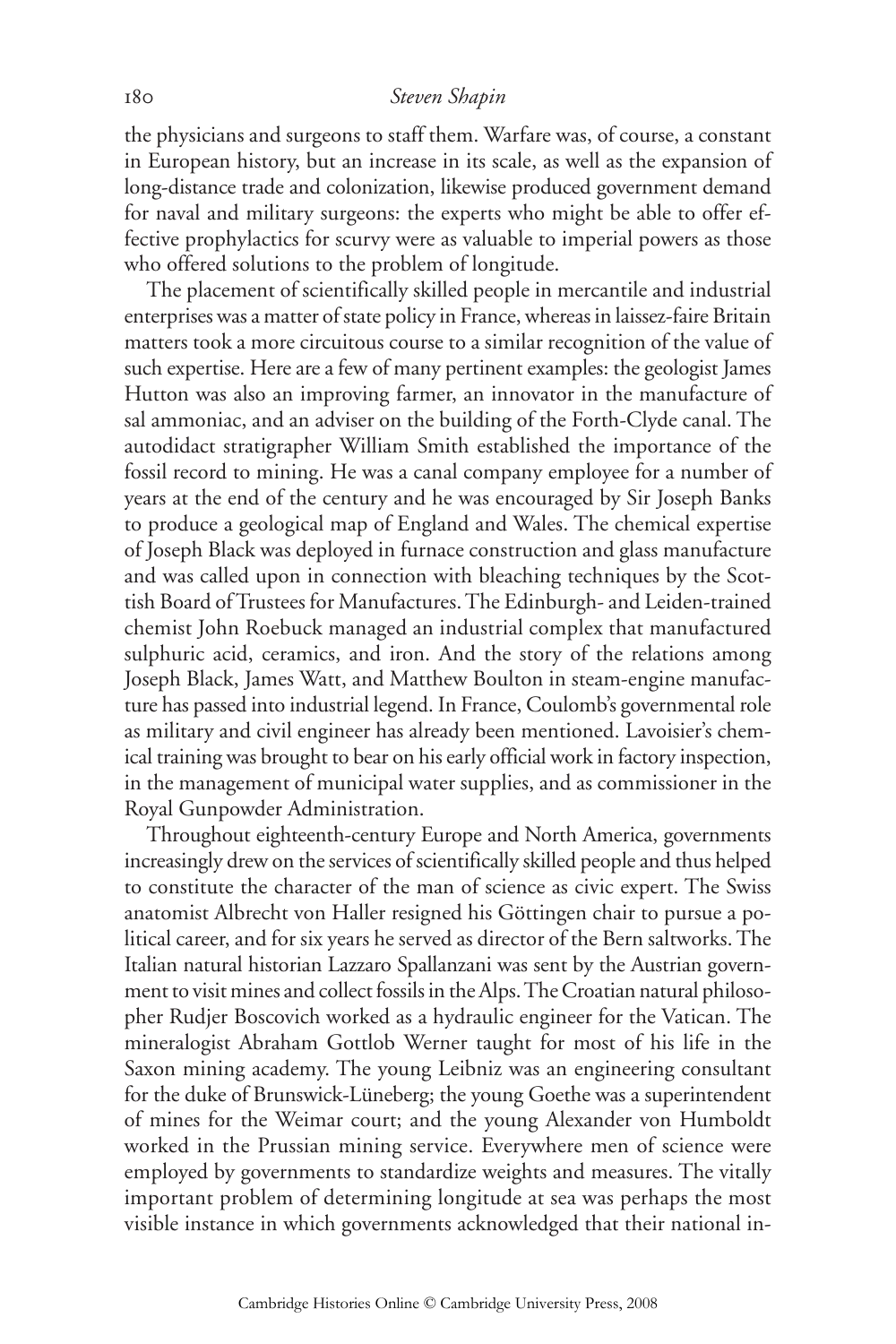terests crucially depended on the work of highly skilled men of science, the embodied repositories of esoteric natural knowledge.<sup>48</sup>

However, there was one enterprise of special significance to eighteenthcentury patterns constituting the man of science as civic expert, if only because its scale and scope expanded so much during the century. This was the primary survey of the globe, especially in the context of long-distance trade and in imperialist ventures. Here the term "primary survey" includes (i) the compilation and central accumulation of inventories of what natural kinds and phenomena existed in distant parts of the world; (ii) the development of techniques effectively to standardize the representation and retrieval of such information and to ensure its robustness in circulation among those who recorded it, those who wished to gain access to it, and those who wished to use it in practical enterprises; and (iii) the explication of the virtues and values of distant natural kinds and phenomena, possibly, though not necessarily, with respect to the material interests of individual nations. Alexander von Humboldt's isoline mapping program in geophysics is one example of a primary survey, and techniques for representing, orienting, and moving about in a digitized natural world were among its major products.<sup>49</sup> In America, Benjamin Franklin helped raise public subscriptions to support John Bartram's surveying and collecting travels from New York to Florida, and President Thomas Jefferson later commissioned Lewis and Clark to find out what there was in the unknown lands between the settled parts of America and the Pacific.<sup>50</sup>

Consider the questions that might be asked of a botanical expert in this context: What kinds of plants were there in and around Botany Bay in New South Wales? How could one be sure that a species from there was the same as one from Tahiti? What was this particular species good for? And, if it had a commercial value, could it be made to grow in the south of England or in British colonies in the West Indies? Such questions were precisely those that occupied Sir Joseph Banks in the late eighteenth and early nineteenth centuries as he developed both Kew Gardens and his London house in Soho Square into crucially important centers of calculation and accumulation.<sup>51</sup> Could tea be grown economically in the British East Indies, and, if so, where?

<sup>48</sup> See also the involvement of British and French governments in expeditions to observe the transit of Venus in 1761 and 1769: Harry Woolf, *The Transits of Venus: A Study of Eighteenth-Century Science*<br>(Princeton, NJ: Princeton University Press, 1959).

<sup>&</sup>lt;sup>49</sup> See Michael Dettelbach, "Global Physics and Aesthetic Empire: Humboldt's Physical Portrait of the Tropics," in Miller and Reill (eds.), *Visions of Empire*, pp. 258–92; for plant geography, see Malcolm Nicolson, "Alexander von Humboldt, Humboldtian Science, and the Origins of the Study of Veg-<br>etation," *History of Science*, 25 (1987), 167–94.

<sup>&</sup>lt;sup>50</sup> For materials on men of science and the primary survey of America, see, e.g., Raymond Phineas Stearns, *Science in the British Colonies of America* (Urbana: University of Illinois Press, 1970).

<sup>&</sup>lt;sup>51</sup> See David Philip Miller's appropriation of a notion from Bruno Latour, in Miller, "Joseph Banks, Empire, and 'Centres of Calculation' in Late Hanoverian London," in Miller and Reill (eds.), *Visions of Empire, pp. 21-37. For Latour's usage, see Bruno Latour, Science in Action: How to Follow Scientists and Engineers through Society* (Milton Keynes: Open University Press, 1987), especially pp. 215–57.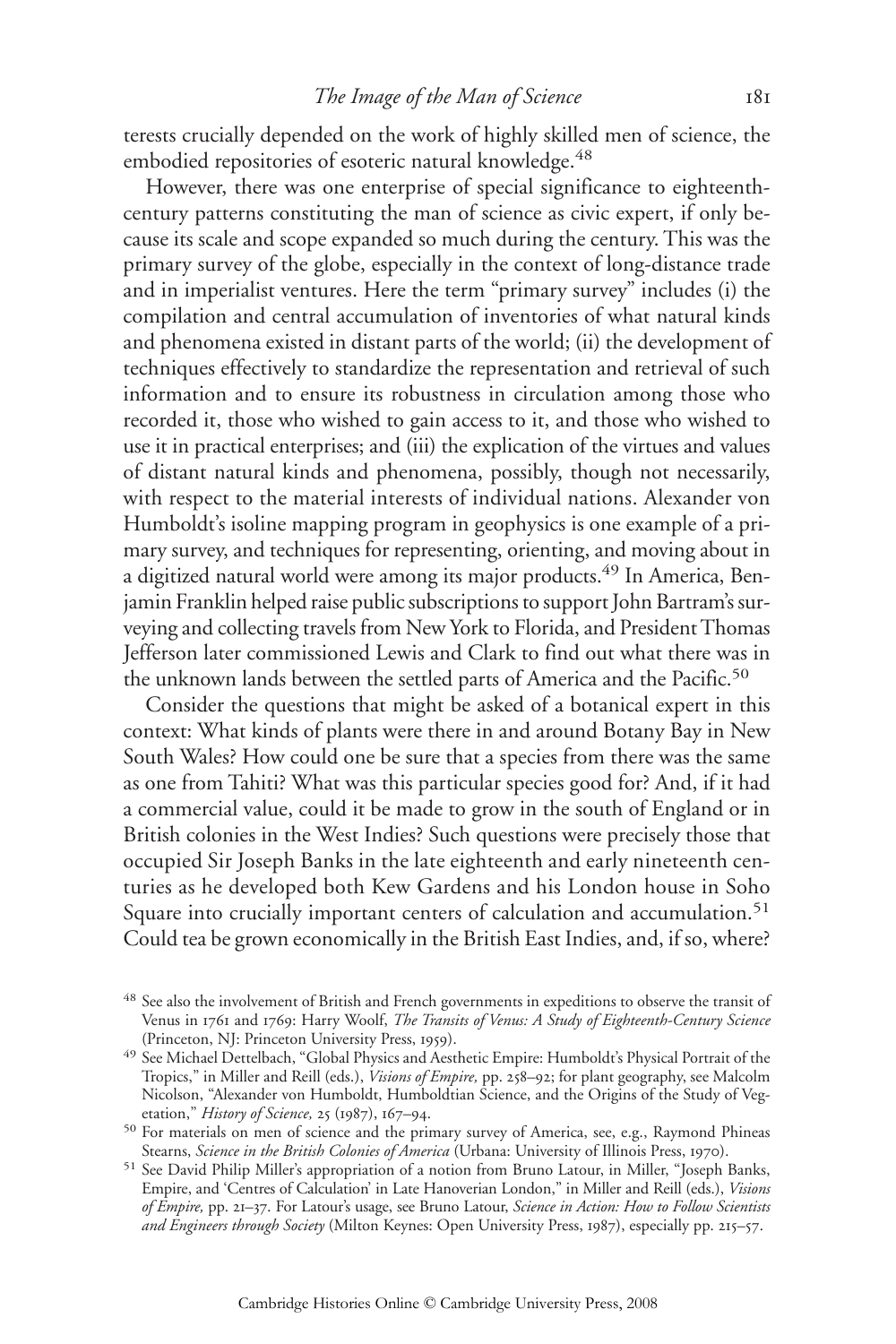The Board of Trade and the East India Company wanted to know, so they drew on the expertise of Joseph Banks. Banks was able to advise them, since he had accumulated and maintained records of trials growing *Camellia sinensis* in English gardens.<sup>52</sup> Banks was, in Daniel Baugh's phrase, a "natural resource imperialist," his expertise available to the British government, military, and trading companies and valued by them for its reliability.<sup>53</sup>

Examples of civic expertise for hire in the context of trade, war, and imperialism could be multiplied indefinitely in a wide range of scientific disciplines: mathematics, astronomy, geography and cartography, geology and mineralogy, meteorology, medicine, chemistry, and physics. Although the role of the man of science as civic expert was not new in the eighteenth century, the numbers occupying that role were increasing along with the expansion of trade, war, and imperialism. The recognized importance of scientific experts followed from their success in constituting themselves and their workplaces as centers of calculation vital to the exercise of long-distance control.

Men of science as civic experts became more numerous during the eighteenth century, and it became increasingly common to hear references to such people. And, as their presence became more usual, the character of the man of science as "useful chap" circulated more widely. The ground was gradually being prepared for the professionalizing movements of the nineteenth century. Governments could plausibly be called on to become the paymasters for scientific inquiry, not because widely persuasive systematic arguments had been made about the ultimate utility of scientific theory but rather because governments could now be reminded of their indebtedness to a corps of skilled experts, many of whom attributed their know-how to their possession of scientific knowledge. Nor was this either a simple or a wholly demand-driven process. The character of the man of science as useless pedant was still available in the early nineteenth century to those resisting the professionalizers' utilitarian rhetoric. Eighteenth-century men of science did respond to demands for their expertise, but they also labored hard to *tell* governments that such expertise was available, authentic, and potent; that they were the people who possessed expertise; and that governments' material interests depended on the nurturing and effective deployment of said expertise. The expertise of men of science and the interests of governments had to be, in many cases, artfully aligned. Such alignment could fail, and superficial appearances of artful alignment may be deceptive. Humboldt, for example, was not in the pay of a naval

<sup>&</sup>lt;sup>52</sup> Miller, "Joseph Banks, Empire," pp. 31–2; also David Mackay, "Agents of Empire: The Banksian Collectors and Evaluation of New Lands," in Miller and Reill (eds.), *Visions of Empire*, pp. 38–57.

<sup>&</sup>lt;sup>53</sup> Daniel Baugh, "Seapower and Science: The Motives for Pacific Exploration," in Derek Howse (ed.), *Background to Discovery: Pacific Exploration from Dampier to Cook* (Berkeley: University of California Press, 1990), pp. 1-55, at p. 40; see also Simon Schaffer, "Visions of Empire: Afterword," in Miller and Reill (eds.), *Visions of Empire*, pp. 335–52, especially pp. 338–9.